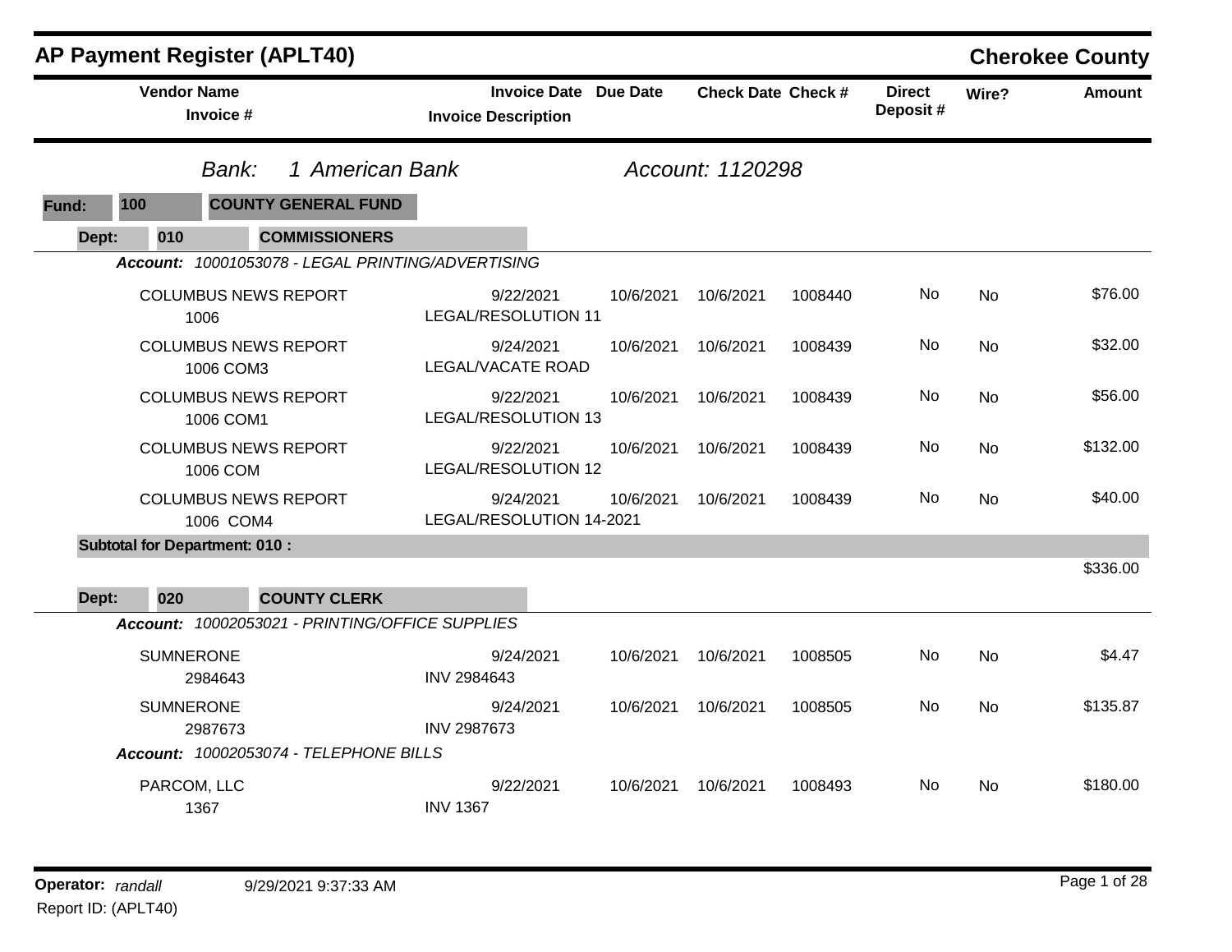|       | <b>AP Payment Register (APLT40)</b>                  |                                                            |           |                               |         |                           |       | <b>Cherokee County</b> |
|-------|------------------------------------------------------|------------------------------------------------------------|-----------|-------------------------------|---------|---------------------------|-------|------------------------|
|       | <b>Vendor Name</b><br>Invoice #                      | <b>Invoice Date Due Date</b><br><b>Invoice Description</b> |           | <b>Check Date Check #</b>     |         | <b>Direct</b><br>Deposit# | Wire? | Amount                 |
|       | <b>Subtotal for Department: 020:</b>                 |                                                            |           |                               |         |                           |       | \$320.34               |
| Dept: | 040<br><b>ATTORNEY</b>                               |                                                            |           |                               |         |                           |       |                        |
|       | Account: 10004053021 - PRINTING/OFFICE SUPPLIES      |                                                            |           |                               |         |                           |       |                        |
|       | ETTINGER'S OFFICE SUPPLY<br>5414300                  | 9/27/2021<br><b>INV 5414300</b>                            | 10/6/2021 | 10/6/2021                     | 1008448 | No                        | No    | \$82.54                |
|       | Account: 10004053089 - OTHER CONTRACTUAL             |                                                            |           |                               |         |                           |       |                        |
|       | <b>XEROX FINANCIAL SERVICES</b><br>2802197           | 9/27/2021<br><b>INV 2802197</b>                            | 10/6/2021 | 10/6/2021                     | 1008518 | No                        | No    | \$18.08                |
|       | <b>VERIZON WIRELESS</b><br>9888567293                | 9/27/2021<br>INV 9888567293                                | 10/6/2021 | 10/6/2021                     | 1008514 | No                        | No    | \$80.02                |
|       | <b>Subtotal for Department: 040:</b>                 |                                                            |           |                               |         |                           |       |                        |
| Dept: | 060<br><b>SHERIFF &amp; JAIL</b>                     |                                                            |           |                               |         |                           |       | \$180.64               |
|       | Account: 10006053021 - PRINTING/OFFICE SUPPLIES      |                                                            |           |                               |         |                           |       |                        |
|       | <b>QUILL CORPORATION</b><br>19348918                 | 9/22/2021<br>INV 19348918                                  | 10/6/2021 | 10/6/2021                     | 1008497 | No                        | No    | \$201.47               |
|       | Account: 10006053022 - EMPLOYEE UNIFORMS/ACCESSORIES |                                                            |           |                               |         |                           |       |                        |
|       | SOUTHERN UNIFORM & EQUIPMENT<br>122562               | 9/22/2021<br><b>INV 122562</b>                             | 10/6/2021 | 10/6/2021                     | 1008504 | No                        | No    | \$819.07               |
|       | SOUTHERN UNIFORM & EQUIPMENT<br>123063               | 9/27/2021<br><b>INV 123063</b>                             | 10/6/2021 | 10/6/2021                     | 1008504 | No                        | No    | \$100.00               |
|       | SOUTHERN UNIFORM & EQUIPMENT<br>123091               | 9/27/2021<br>INV 123091                                    |           | 10/6/2021  10/6/2021  1008504 |         | No                        | No    | \$160.00               |
|       | Account: 10006053025 - PARTS/VEHICLE REPAIRS         |                                                            |           |                               |         |                           |       |                        |
|       | NATALINIS AUTOMOTIVE<br>783965                       | 9/22/2021<br><b>INV 783965</b>                             |           | 10/6/2021 10/6/2021           | 1008487 | No.                       | No    | \$23.98                |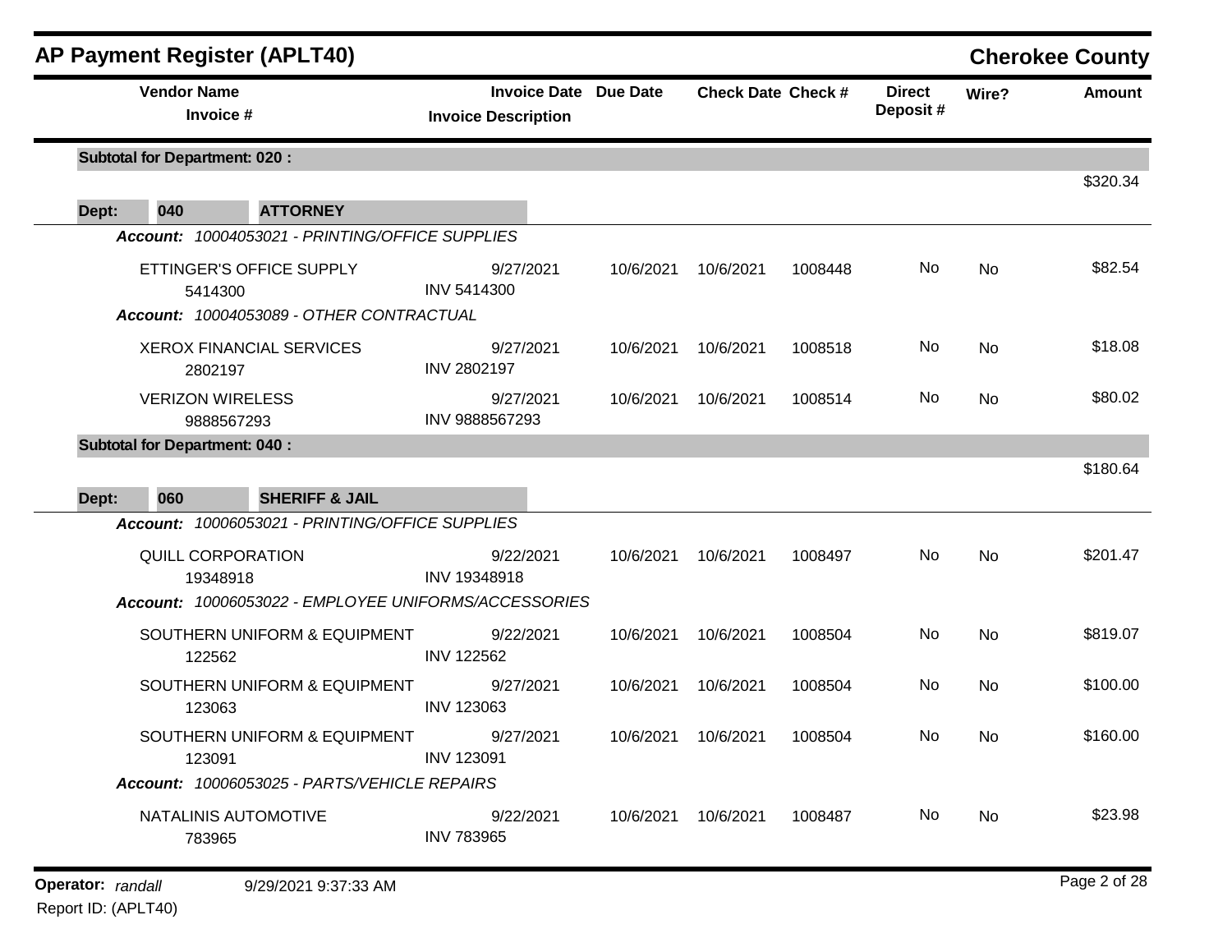| <b>Vendor Name</b><br>Invoice #                                                    | <b>Invoice Date Due Date</b><br><b>Invoice Description</b> | <b>Check Date Check #</b> |         | <b>Direct</b><br>Deposit# | Wire?     | <b>Amount</b> |
|------------------------------------------------------------------------------------|------------------------------------------------------------|---------------------------|---------|---------------------------|-----------|---------------|
| NATALINIS AUTOMOTIVE<br>782455 SH                                                  | 9/26/2021<br><b>INV 782455</b>                             | 10/6/2021 10/6/2021       | 1008489 | No                        | <b>No</b> | \$110.27      |
| NATALINIS AUTOMOTIVE<br>782570 SH                                                  | 9/26/2021<br><b>INV 782570</b>                             | 10/6/2021 10/6/2021       | 1008489 | No                        | <b>No</b> | \$81.99       |
| NATALINIS AUTOMOTIVE<br>782700 SH                                                  | 9/26/2021<br><b>INV 782700</b>                             | 10/6/2021 10/6/2021       | 1008489 | No                        | <b>No</b> | \$74.76       |
| NATALINIS AUTOMOTIVE<br>783915                                                     | 9/22/2021<br><b>INV 783915</b>                             | 10/6/2021 10/6/2021       | 1008489 | No                        | <b>No</b> | \$310.99      |
| NATALINIS AUTOMOTIVE<br>784400                                                     | 9/22/2021<br><b>INV 784400</b>                             | 10/6/2021  10/6/2021      | 1008487 | No                        | <b>No</b> | \$20.34       |
| NATALINIS AUTOMOTIVE<br>784638                                                     | 9/22/2021<br><b>INV 533795</b>                             | 10/6/2021 10/6/2021       | 1008488 | No                        | <b>No</b> | \$13.32       |
| NATALINIS AUTOMOTIVE<br>784694                                                     | 9/24/2021<br><b>INV 784694</b>                             | 10/6/2021 10/6/2021       | 1008488 | No                        | <b>No</b> | \$22.74       |
| Account: 10006053028 - COMPUTER SUPPLIES                                           |                                                            |                           |         |                           |           |               |
| NEWEGG BUSINESS, INC<br>1303463077                                                 | 9/22/2021<br>INV 1303463077                                | 10/6/2021 10/6/2021       | 1008491 | No                        | <b>No</b> | \$129.99      |
| Account: 10006053040 - JANITORIAL SUPPLIES                                         |                                                            |                           |         |                           |           |               |
| <b>HENRY KRAFT INC</b><br>411049                                                   | 9/27/2021<br><b>INV 411049</b>                             | 10/6/2021 10/6/2021       | 1008452 | No                        | <b>No</b> | \$1,170.85    |
| <b>HENRY KRAFT INC</b><br>410295                                                   | 9/22/2021<br><b>INV 410295</b>                             | 10/6/2021 10/6/2021       | 1008452 | No                        | <b>No</b> | \$765.40      |
| Account: 10006053068 - OTHER COMMODITIES                                           |                                                            |                           |         |                           |           |               |
| FARMERS COOPERATIVE ASSOCIATION<br>311036<br>Account: 10006053071 - COMMUNICATIONS | 9/27/2021<br><b>INV 311036</b>                             | 10/6/2021 10/6/2021       | 1008449 | No                        | No        | \$27.52       |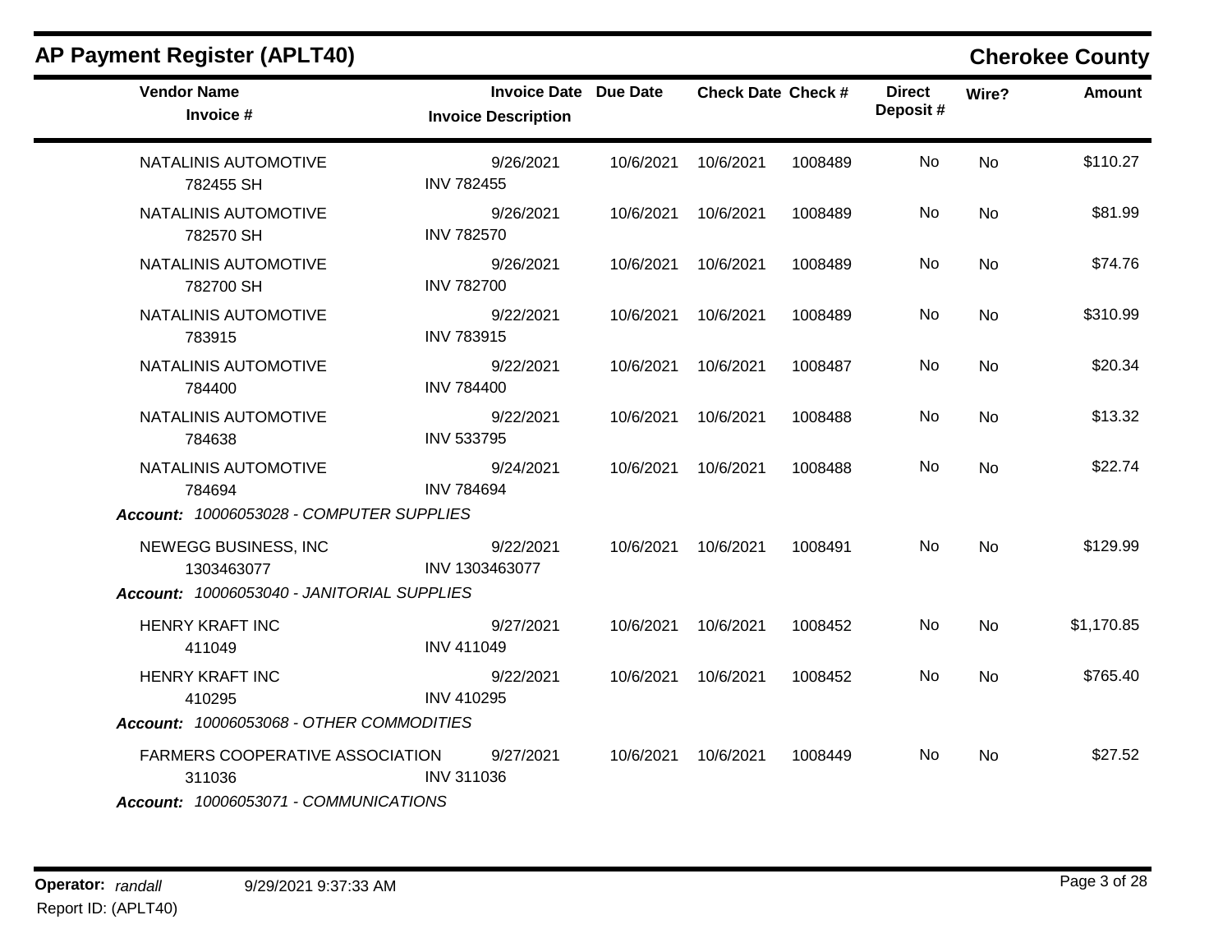| <b>AP Payment Register (APLT40)</b>                                                           |                                                            |           |                           |         |                           |           | <b>Cherokee County</b> |
|-----------------------------------------------------------------------------------------------|------------------------------------------------------------|-----------|---------------------------|---------|---------------------------|-----------|------------------------|
| <b>Vendor Name</b><br>Invoice #                                                               | <b>Invoice Date Due Date</b><br><b>Invoice Description</b> |           | <b>Check Date Check #</b> |         | <b>Direct</b><br>Deposit# | Wire?     | <b>Amount</b>          |
| TBS ELECTRONICS, INC<br>204676                                                                | 9/22/2021<br><b>IN V24676</b>                              | 10/6/2021 | 10/6/2021                 | 1008506 | No.                       | <b>No</b> | \$72.00                |
| BROOKS-JEFFREY MARKETING, INC<br>201159<br>Account: 10006053072 - GAS, ELECTRIC, WATER        | 9/22/2021<br><b>INV 201159</b>                             | 10/6/2021 | 10/6/2021                 | 1008428 | No                        | No.       | \$498.75               |
| <b>LIBERTY UTILITIES</b><br>1006 SH<br>Account: 10006053073 - TRANSPORTATION                  | 9/22/2021<br>ACCT 643108-13-7                              |           | 10/6/2021 10/6/2021       | 1008466 | No                        | No        | \$7,985.33             |
| <b>JIMMY D OBERBECK</b><br>1006                                                               | 9/22/2021<br><b>REIMBURSEMENT</b>                          |           | 10/6/2021  10/6/2021      | 1008458 | No                        | No        | \$23.69                |
| <b>JIMMY D OBERBECK</b><br>1006 SH<br>Account: 10006053080 - MAINTENANCE/BLDGS & GROUNDS      | 9/27/2021<br><b>REIMBURSEMENT</b>                          |           | 10/6/2021 10/6/2021       | 1008457 | No.                       | No        | \$7.97                 |
| CAMFIL USA, INC<br>30254219                                                                   | 9/22/2021<br>INV 30254219                                  | 10/6/2021 | 10/6/2021                 | 1008430 | No.                       | <b>No</b> | \$3,827.36             |
| SATTERLEE PLUMBING HEATING & AIR<br>23334                                                     | 9/22/2021<br><b>INV 23334</b>                              | 10/6/2021 | 10/6/2021                 | 1008501 | No.                       | <b>No</b> | \$522.50               |
| MID AMERICA PEST CONTROL, LLC<br>3586                                                         | 9/22/2021<br><b>INV 3586</b>                               | 10/6/2021 | 10/6/2021                 | 1008481 | No                        | No        | \$75.00                |
| RJ KOOL COMPANY - KANSAS CITY<br>927931                                                       | 9/27/2021<br>INV 00927931                                  |           | 10/6/2021 10/6/2021       | 1008499 | No.                       | No.       | \$465.61               |
| TRUE VALUE COLUMBUS<br>B21568                                                                 | 9/22/2021<br><b>TRANS B21568</b>                           |           | 10/6/2021 10/6/2021       | 1008513 | No                        | No.       | \$3.38                 |
| Account: 10006053732 - INMATE FOOD                                                            |                                                            |           |                           |         |                           |           |                        |
| CONSOLIDATED CORRECTIONAL FOOD SE<br>19090821<br>Account: 10006053737 - INMATE PERSONAL ITEMS | 9/22/2021<br>INV 19090821                                  |           | 10/6/2021 10/6/2021       | 1008441 | No                        | No.       | \$11,061.88            |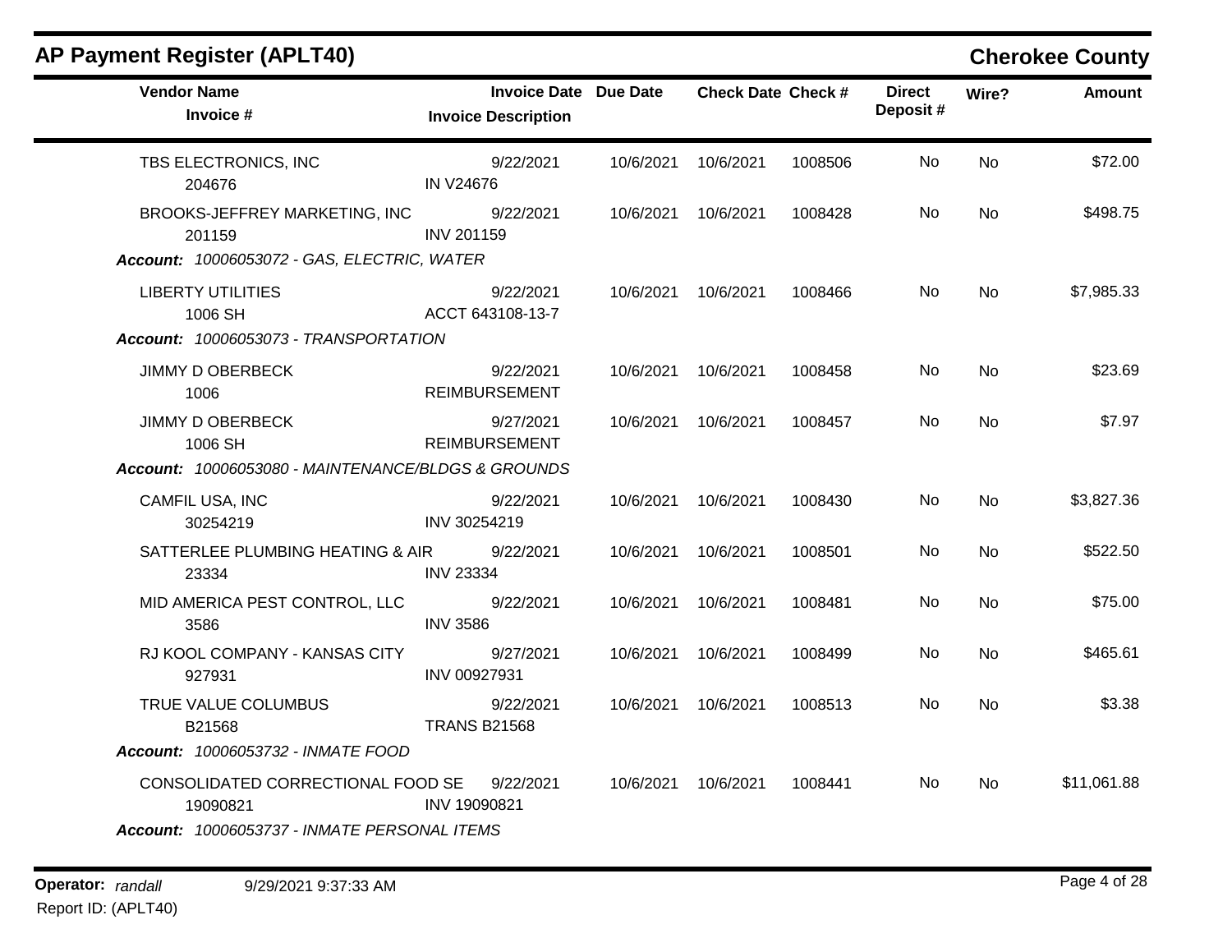| <b>Vendor Name</b><br>Invoice #                                              | <b>Invoice Date Due Date</b><br><b>Invoice Description</b> | <b>Check Date Check #</b> |         | <b>Direct</b><br>Deposit# | Wire?     | Amount     |
|------------------------------------------------------------------------------|------------------------------------------------------------|---------------------------|---------|---------------------------|-----------|------------|
| CITY TELE COIN COMPANY INC<br>26740<br>Account: 10006053786 - INMATE MEDICAL | 9/22/2021<br><b>INV 26740</b>                              | 10/6/2021<br>10/6/2021    | 1008437 | <b>No</b>                 | <b>No</b> | \$3,000.00 |
| <b>MERCY COLUMBUS</b><br>1006 SH2                                            | 9/22/2021<br>ACCT 942000028101/NEGOT RATE                  | 10/6/2021<br>10/6/2021    | 1008475 | No                        | <b>No</b> | \$37.14    |
| <b>MERCY COLUMBUS</b><br>1006 SH3                                            | 9/22/2021<br>CONTROL 221-375159-00/NEGOT RATE              | 10/6/2021<br>10/6/2021    | 1008475 | No                        | No        | \$61.39    |
| <b>MERCY COLUMBUS</b><br>1006 SH4                                            | 9/22/2021<br>ACCT EAT118246X158118/NEGOT RATE              | 10/6/2021<br>10/6/2021    | 1008475 | No                        | <b>No</b> | \$107.12   |
| <b>MERCY COLUMBUS</b><br>1006 SH6                                            | 9/22/2021<br>CONTROL 221-382885-00/NEGOT RATE              | 10/6/2021<br>10/6/2021    | 1008475 | No                        | <b>No</b> | \$69.88    |
| <b>MERCY COLUMBUS</b><br>1006 SH10                                           | 9/22/2021<br>CONTROL 221-382846-00/NEGOT RATE              | 10/6/2021<br>10/6/2021    | 1008475 | No                        | No        | \$48.45    |
| <b>MERCY COLUMBUS</b><br>1006 SH7                                            | 9/22/2021<br>ACCT 940000252701/NEGOT RATE                  | 10/6/2021<br>10/6/2021    | 1008475 | No.                       | No        | \$90.35    |
| <b>MERCY COLUMBUS</b><br>1006 SH9                                            | 9/22/2021<br>ACCT 9420000252001/NEGOT RATE                 | 10/6/2021<br>10/6/2021    | 1008475 | No                        | <b>No</b> | \$37.14    |
| <b>MERCY COLUMBUS</b><br>1006 SH8                                            | 9/22/2021<br>CONTROL 221-382856-00/NEGOT RATE              | 10/6/2021<br>10/6/2021    | 1008475 | No                        | <b>No</b> | \$149.76   |
| <b>MERCY COLUMBUS</b><br>1006 SH5                                            | 9/22/2021<br>ACCT 9420000270201/NEGOT RATE                 | 10/6/2021<br>10/6/2021    | 1008475 | No                        | <b>No</b> | \$37.14    |
| <b>MERCY COLUMBUS</b><br>1006 SH                                             | 9/22/2021<br>ACCT 9420000264301/NEGOT RATE                 | 10/6/2021<br>10/6/2021    | 1008475 | No                        | <b>No</b> | \$90.35    |
| <b>MERCY COLUMBUS</b><br>1006                                                | 9/22/2021<br>ACCT 9420000219703/NEGOT RATE                 | 10/6/2021<br>10/6/2021    | 1008476 | No                        | <b>No</b> | \$163.90   |
| <b>MERCY COLUMBUS</b><br>1006 SH1                                            | 9/22/2021<br>CONTROL 221-375168-00/NEGOT RATE              | 10/6/2021<br>10/6/2021    | 1008475 | No                        | No        | \$323.15   |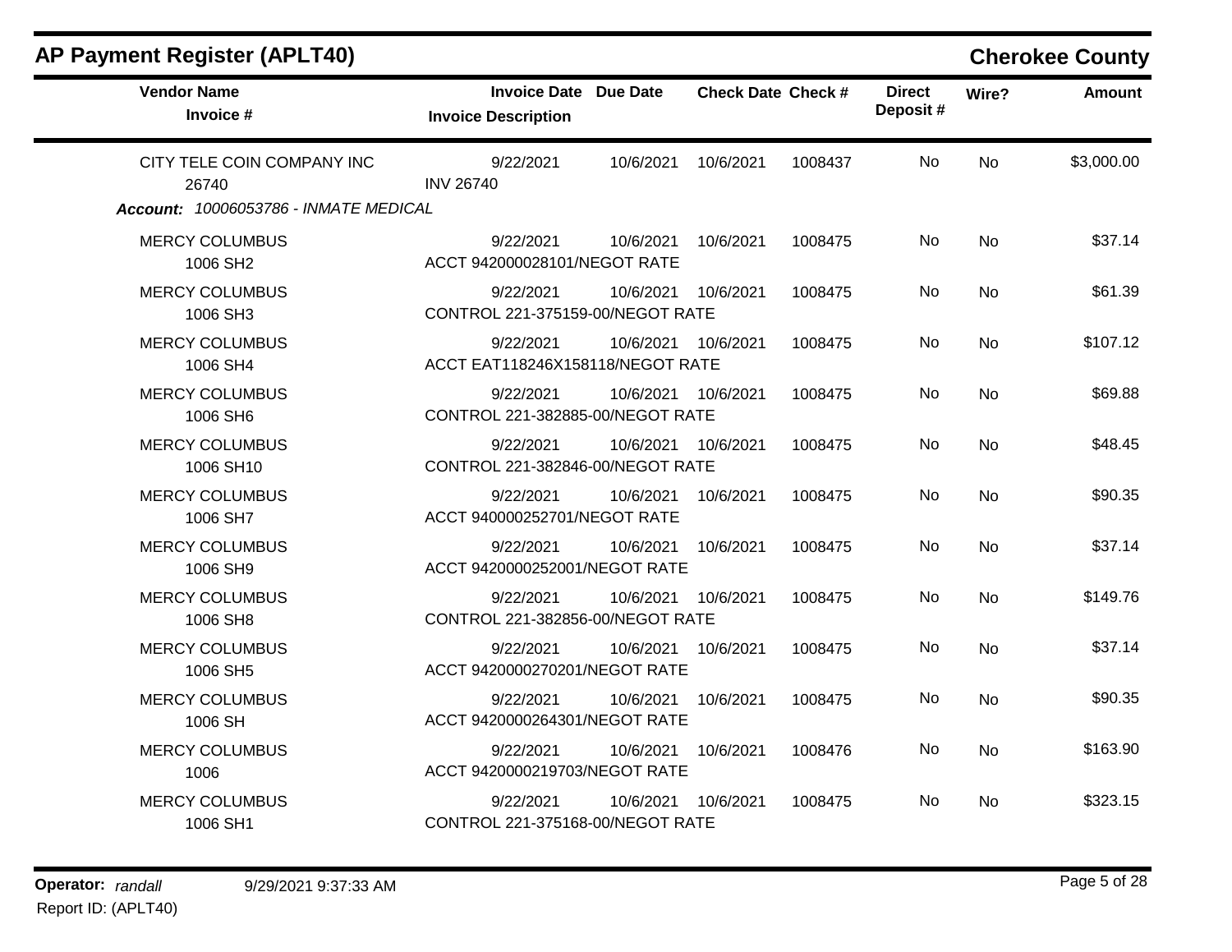|       | <b>AP Payment Register (APLT40)</b>                                                       |                                                   |           |                           |         |                           |           | <b>Cherokee County</b> |
|-------|-------------------------------------------------------------------------------------------|---------------------------------------------------|-----------|---------------------------|---------|---------------------------|-----------|------------------------|
|       | <b>Vendor Name</b><br>Invoice #                                                           | <b>Invoice Date</b><br><b>Invoice Description</b> | Due Date  | <b>Check Date Check #</b> |         | <b>Direct</b><br>Deposit# | Wire?     | <b>Amount</b>          |
|       | <b>WELLPATH LLC</b><br>0084966                                                            | 9/22/2021<br><b>INV 0084966</b>                   | 10/6/2021 | 10/6/2021                 | 1008517 | No                        | <b>No</b> | \$108.00               |
|       | <b>Subtotal for Department: 060:</b>                                                      |                                                   |           |                           |         |                           |           | \$32,899.93            |
| Dept: | 070<br><b>DISTRICT COURT</b><br>Account: 10007053021 - PRINTING/OFFICE SUPPLIES           |                                                   |           |                           |         |                           |           |                        |
|       | ETTINGER'S OFFICE SUPPLY<br>5414790<br>Account: 10007053028 - COMPUTER SUPPLIES           | 9/27/2021<br><b>INV 5414790</b>                   | 10/6/2021 | 10/6/2021                 | 1008448 | No                        | <b>No</b> | \$800.57               |
|       | ADVANTAGE COMPUTER ENTERPRISES IN<br>86561<br><b>Account: 10007053029 - MISC SUPPLIES</b> | 9/27/2021<br><b>INV 86561</b>                     | 10/6/2021 | 10/6/2021                 | 1008421 | No                        | <b>No</b> | \$630.00               |
|       | <b>CULLIGAN OF JOPLIN</b><br>197125<br>Account: 10007053089 - OTHER CONTRACTUAL           | 9/27/2021<br><b>INV 197125</b>                    | 10/6/2021 | 10/6/2021                 | 1008442 | No                        | <b>No</b> | \$18.60                |
|       | <b>JOANNA L DERFELT</b><br>1006                                                           | 9/22/2021<br>MONTHLY ATTY/CO CONTRACT             | 10/6/2021 | 10/6/2021                 | 1008459 | No                        | No        | \$2,750.00             |
|       | <b>MELANIE BINGHAM</b><br>1006                                                            | 9/22/2021<br>MONTHLY ATTY/CO CONTRACT             | 10/6/2021 | 10/6/2021                 | 1008473 | No                        | No        | \$2,750.00             |
|       | DOUGLAS ROPER STEELE<br>1006                                                              | 9/22/2021<br>MONTHLY ATTY/CO CONTRACT             | 10/6/2021 | 10/6/2021                 | 1008446 | No                        | <b>No</b> | \$2,750.00             |
|       | <b>CANDACE BREWSTER GAYOSO</b><br>1006                                                    | 9/22/2021<br>MONTHLY ATTY/CO CONTRACT             | 10/6/2021 | 10/6/2021                 | 1008431 | No                        | No        | \$2,750.00             |
|       | <b>Subtotal for Department: 070:</b>                                                      |                                                   |           |                           |         |                           |           |                        |
|       |                                                                                           |                                                   |           |                           |         |                           |           | \$12,449.17            |

**Dept: 080 COURTHOUSE**

*Account: 10008053040 - JANITORIAL SUPPLIES*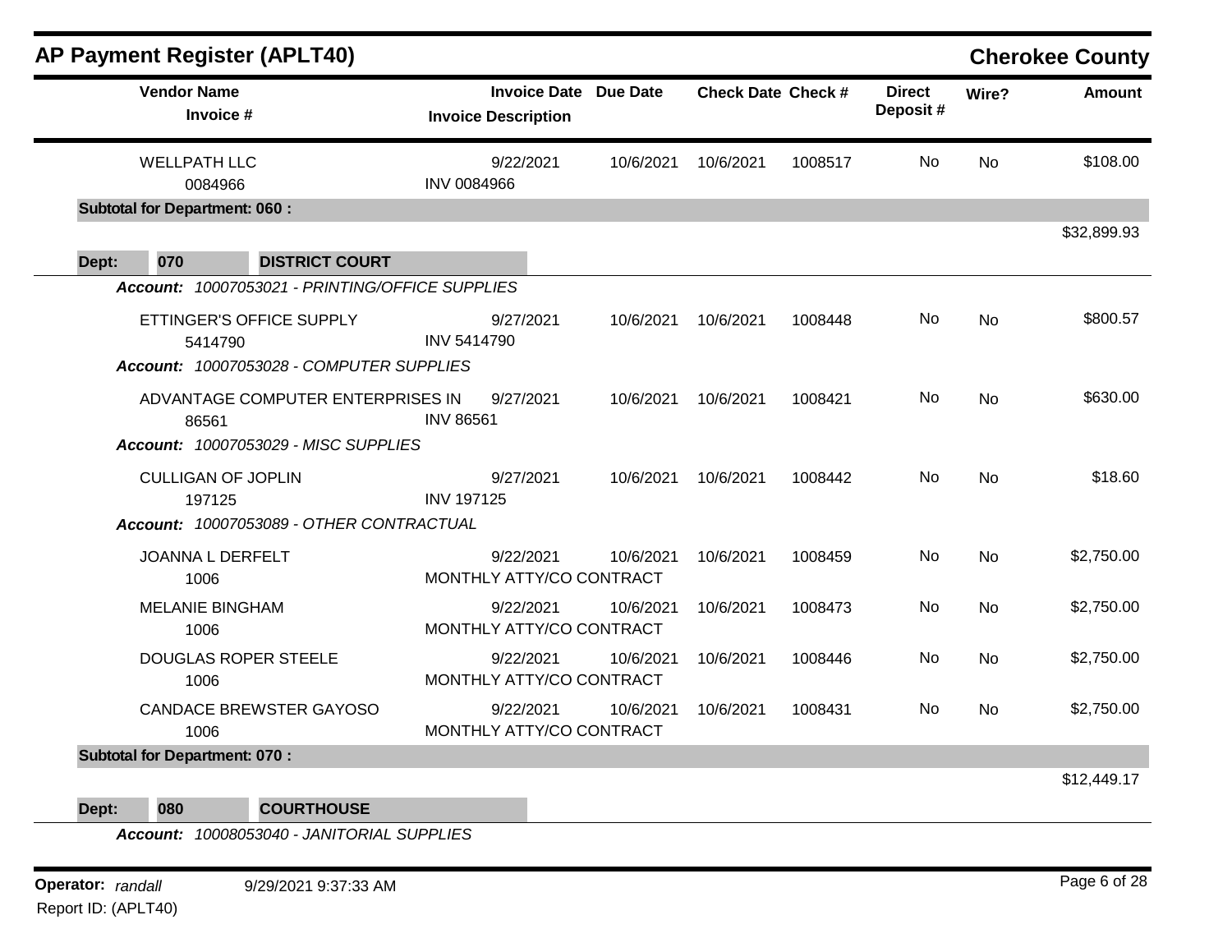|                                   |                                                                                                                                                                                                                                               |                              |                                                                                                                                                                                               | <b>Direct</b>             |           | <b>Amount</b> |
|-----------------------------------|-----------------------------------------------------------------------------------------------------------------------------------------------------------------------------------------------------------------------------------------------|------------------------------|-----------------------------------------------------------------------------------------------------------------------------------------------------------------------------------------------|---------------------------|-----------|---------------|
| <b>Invoice Description</b>        |                                                                                                                                                                                                                                               |                              |                                                                                                                                                                                               | Deposit#                  |           |               |
| 9/22/2021<br><b>TRANS B22067</b>  |                                                                                                                                                                                                                                               | 10/6/2021                    | 1008513                                                                                                                                                                                       | No                        | <b>No</b> | \$4.99        |
| 9/22/2021<br>INV 4096553804       |                                                                                                                                                                                                                                               | 10/6/2021                    | 1008435                                                                                                                                                                                       | No.                       | No        | \$59.19       |
| 9/22/2021<br><b>TRANS B22066</b>  |                                                                                                                                                                                                                                               |                              | 1008513                                                                                                                                                                                       | No.                       | <b>No</b> | \$12.89       |
| 9/22/2021<br>INV 4095921958       |                                                                                                                                                                                                                                               | 10/6/2021                    | 1008435                                                                                                                                                                                       | No                        | <b>No</b> | \$59.19       |
| 9/22/2021<br><b>TRANS B21923</b>  |                                                                                                                                                                                                                                               |                              | 1008513                                                                                                                                                                                       | No                        | <b>No</b> | \$91.96       |
| 9/22/2021<br><b>INV 197152</b>    |                                                                                                                                                                                                                                               |                              | 1008442                                                                                                                                                                                       | No                        | <b>No</b> | \$3.26        |
| 9/27/2021<br>INV 2021-08-127      |                                                                                                                                                                                                                                               | 10/6/2021                    | 1008494                                                                                                                                                                                       | No                        | No        | \$48.16       |
| 9/22/2021<br>ACCT 305532-35-0     |                                                                                                                                                                                                                                               |                              | 1008466                                                                                                                                                                                       | No                        | <b>No</b> | \$4,846.77    |
| 9/22/2021<br><b>INV 11810CS</b>   |                                                                                                                                                                                                                                               |                              | 1008429                                                                                                                                                                                       | No.                       | <b>No</b> | \$9,200.00    |
|                                   |                                                                                                                                                                                                                                               |                              |                                                                                                                                                                                               |                           |           |               |
| 9/22/2021<br><b>MONTHLY SPRAY</b> |                                                                                                                                                                                                                                               | 10/6/2021                    | 1008496                                                                                                                                                                                       | No                        | No        | \$50.00       |
| 9/22/2021<br><b>INV 64081</b>     |                                                                                                                                                                                                                                               | 10/6/2021                    | 1008511                                                                                                                                                                                       | No                        | No        | \$34.00       |
|                                   | Account: 10008053042 - BREAKROOM SUPPLIES<br>Account: 10008053072 - GAS, ELECTRIC, WATER<br>Account: 10008053079 - MAINT/REPAIRS MACH/EQUIP<br>Account: 10008053080 - MAINTENANCE/BLDGS & GROUNDS<br>Account: 10008053089 - OTHER CONTRACTUAL | <b>Invoice Date Due Date</b> | 10/6/2021<br>10/6/2021<br>10/6/2021 10/6/2021<br>10/6/2021<br>10/6/2021 10/6/2021<br>10/6/2021 10/6/2021<br>10/6/2021<br>10/6/2021 10/6/2021<br>10/6/2021 10/6/2021<br>10/6/2021<br>10/6/2021 | <b>Check Date Check #</b> |           | Wire?         |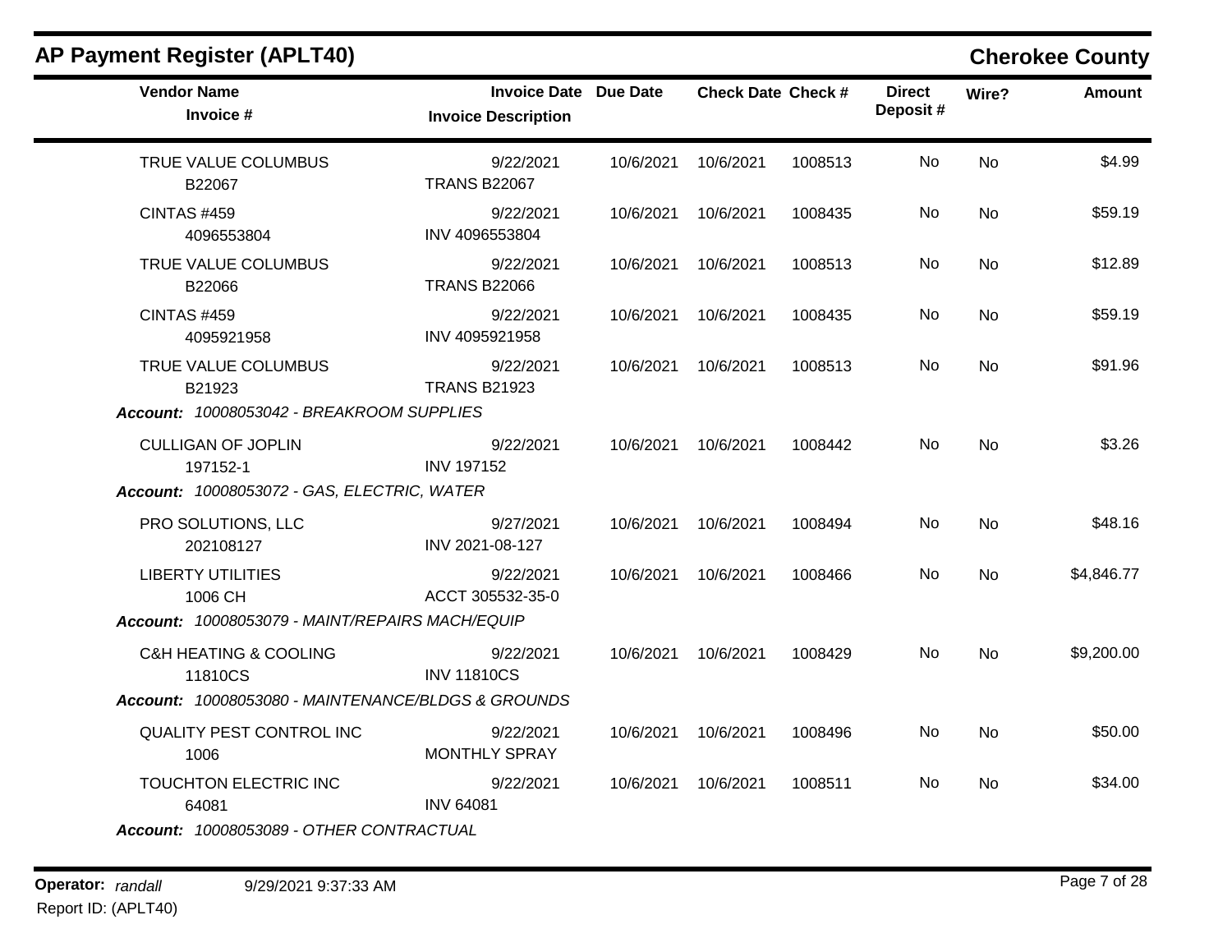|                                          |                                | <b>AP Payment Register (APLT40)</b>          |                                                   |           |                           |         |                           |           | <b>Cherokee County</b> |
|------------------------------------------|--------------------------------|----------------------------------------------|---------------------------------------------------|-----------|---------------------------|---------|---------------------------|-----------|------------------------|
|                                          | <b>Vendor Name</b>             | Invoice #                                    | <b>Invoice Date</b><br><b>Invoice Description</b> | Due Date  | <b>Check Date Check #</b> |         | <b>Direct</b><br>Deposit# | Wire?     | <b>Amount</b>          |
|                                          | 1006                           | <b>BATH-NAYLOR FUNERAL HOME</b>              | 9/22/2021<br>MILEAGE/KANSAS CITY                  | 10/6/2021 | 10/6/2021                 | 1008425 | No                        | No        | \$552.00               |
|                                          | 6749                           | MENSE CPA FIRM, LLC                          | 9/27/2021<br><b>INV 6749</b>                      | 10/6/2021 | 10/6/2021                 | 1008474 | No                        | No        | \$6,075.00             |
|                                          | 1006                           | <b>KENNETH E MAXTON</b>                      | 9/27/2021<br><b>CORONER BILLING</b>               | 10/6/2021 | 10/6/2021                 | 1008464 | No                        | No        | \$160.00               |
|                                          |                                | <b>Subtotal for Department: 080:</b>         |                                                   |           |                           |         |                           |           |                        |
| Dept:                                    | 090                            | <b>EMERGENCY PREPAREDNESS</b>                |                                                   |           |                           |         |                           |           | \$21,197.41            |
|                                          |                                | Account: 10009053025 - PARTS/VEHICLE REPAIRS |                                                   |           |                           |         |                           |           |                        |
|                                          |                                | NATALINIS AUTOMOTIVE<br>783137 EM            | 9/26/2021<br><b>INV 783137</b>                    | 10/6/2021 | 10/6/2021                 | 1008486 | No                        | <b>No</b> | \$47.99                |
|                                          |                                | Account: 10009053072 - GAS, ELECTRIC, WATER  |                                                   |           |                           |         |                           |           |                        |
|                                          | 1006                           | <b>LIBERTY UTILITIES</b>                     | 9/22/2021<br>ACCT 122003-60-1                     | 10/6/2021 | 10/6/2021                 | 1008467 | No                        | No        | \$113.52               |
|                                          |                                | <b>Subtotal for Department: 090:</b>         |                                                   |           |                           |         |                           |           |                        |
| Dept:                                    | 170                            | <b>JUVENILE DETENTION</b>                    |                                                   |           |                           |         |                           |           | \$161.51               |
|                                          |                                | Account: 10017053089 - OTHER CONTRACTUAL     |                                                   |           |                           |         |                           |           |                        |
|                                          | 6969                           | SEK REGIONAL JUVENILE DETENTION CTR          | 9/22/2021<br><b>INV 6969</b>                      | 10/6/2021 | 10/6/2021                 | 1008503 | No                        | No        | \$8,003.00             |
|                                          |                                | <b>Subtotal for Department: 170:</b>         |                                                   |           |                           |         |                           |           |                        |
|                                          | <b>Subtotal for Fund: 100:</b> |                                              |                                                   |           |                           |         |                           |           | \$8,003.00             |
|                                          |                                |                                              |                                                   |           |                           |         |                           |           | \$75,548.00            |
| Fund:                                    | 103                            | <b>TECHNOLOGY FUND</b>                       |                                                   |           |                           |         |                           |           |                        |
| Dept:                                    | 000                            | <b>NON-DEPARTMENTAL</b>                      |                                                   |           |                           |         |                           |           |                        |
| Operator: randall<br>Report ID: (APLT40) |                                | 9/29/2021 9:37:33 AM                         |                                                   |           |                           |         |                           |           | Page 8 of 28           |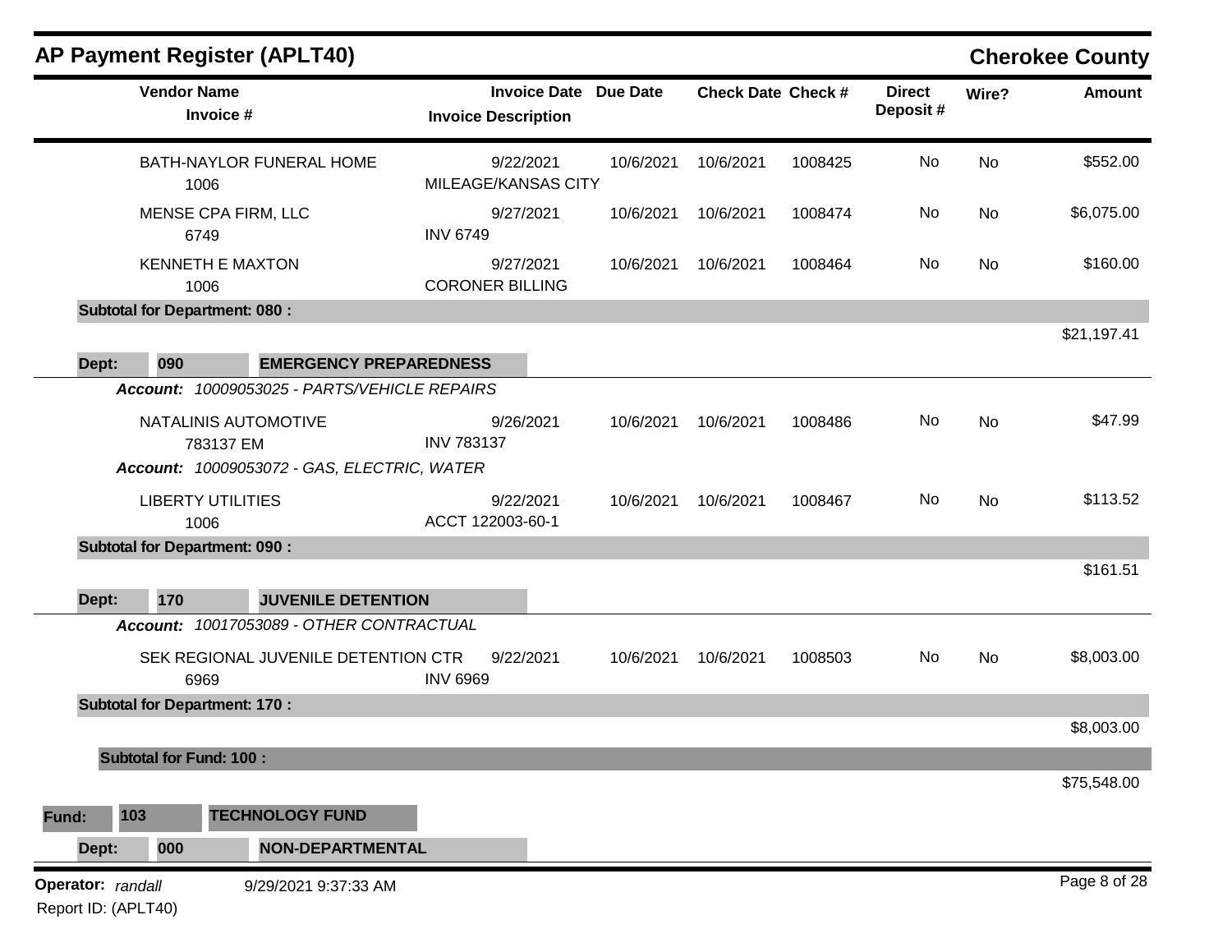|       |                                       | <b>AP Payment Register (APLT40)</b>            |                            |                              |           |                           |         |                           |           | <b>Cherokee County</b> |
|-------|---------------------------------------|------------------------------------------------|----------------------------|------------------------------|-----------|---------------------------|---------|---------------------------|-----------|------------------------|
|       |                                       | <b>Vendor Name</b><br>Invoice #                | <b>Invoice Description</b> | <b>Invoice Date Due Date</b> |           | <b>Check Date Check #</b> |         | <b>Direct</b><br>Deposit# | Wire?     | <b>Amount</b>          |
|       |                                       | Account: 10300053300 - MISC PAID OUT           |                            |                              |           |                           |         |                           |           |                        |
|       |                                       | SALINA BLUEPRINT & MICROGRAPHIC SYST<br>110967 | <b>INV 110967</b>          | 9/22/2021                    | 10/6/2021 | 10/6/2021                 | 1008500 | No.                       | <b>No</b> | \$253.10               |
|       |                                       | ETTINGER'S OFFICE SUPPLY<br>5415610            | INV 5415610                | 9/22/2021                    | 10/6/2021 | 10/6/2021                 | 1008448 | No                        | No        | \$894.78               |
|       |                                       | <b>Subtotal for Department: 000:</b>           |                            |                              |           |                           |         |                           |           |                        |
|       |                                       |                                                |                            |                              |           |                           |         |                           |           | \$1,147.88             |
| Fund: | <b>Subtotal for Fund: 103:</b><br>110 | <b>ROAD AND BRIDGE</b>                         |                            |                              |           |                           |         |                           |           | \$1,147.88             |
|       | 000<br>Dept:                          | <b>NON-DEPARTMENTAL</b>                        |                            |                              |           |                           |         |                           |           |                        |
|       |                                       | <b>Account: 11000053031 - DIESEL FUEL</b>      |                            |                              |           |                           |         |                           |           |                        |
|       |                                       | MFA OIL - NEOSHO 1055<br>231583                | <b>TICKET 231583</b>       | 9/24/2021                    | 10/6/2021 | 10/6/2021                 | 1008477 | No.                       | <b>No</b> | \$4,258.33             |
|       |                                       | MFA OIL - NEOSHO 1055<br>231980                | <b>TICKET 231980</b>       | 9/24/2021                    | 10/6/2021 | 10/6/2021                 | 1008477 | No.                       | <b>No</b> | \$1,742.26             |
|       |                                       | MFA OIL - NEOSHO 1055<br>220920                | <b>TICKET 229020</b>       | 9/24/2021                    | 10/6/2021 | 10/6/2021                 | 1008480 | No.                       | <b>No</b> | \$545.04               |
|       |                                       | MFA OIL - NEOSHO 1055<br>231979                | <b>TICKET 231869</b>       | 9/24/2021                    | 10/6/2021 | 10/6/2021                 | 1008477 | No                        | No        | \$2,598.55             |
|       |                                       | MFA OIL - NEOSHO 1055<br>231868                | <b>TICKET 231868</b>       | 9/24/2021                    | 10/6/2021 | 10/6/2021                 | 1008477 | No.                       | <b>No</b> | \$1,571.29             |
|       |                                       | MFA OIL - NEOSHO 1055<br>231757                | <b>TICKET 231757</b>       | 9/24/2021                    | 10/6/2021 | 10/6/2021                 | 1008477 | No.                       | No        | \$5,943.18             |
|       |                                       | MFA OIL - NEOSHO 1055<br>220921                | <b>TICKET 220921</b>       | 9/24/2021                    | 10/6/2021 | 10/6/2021                 | 1008480 | No.                       | <b>No</b> | \$111.53               |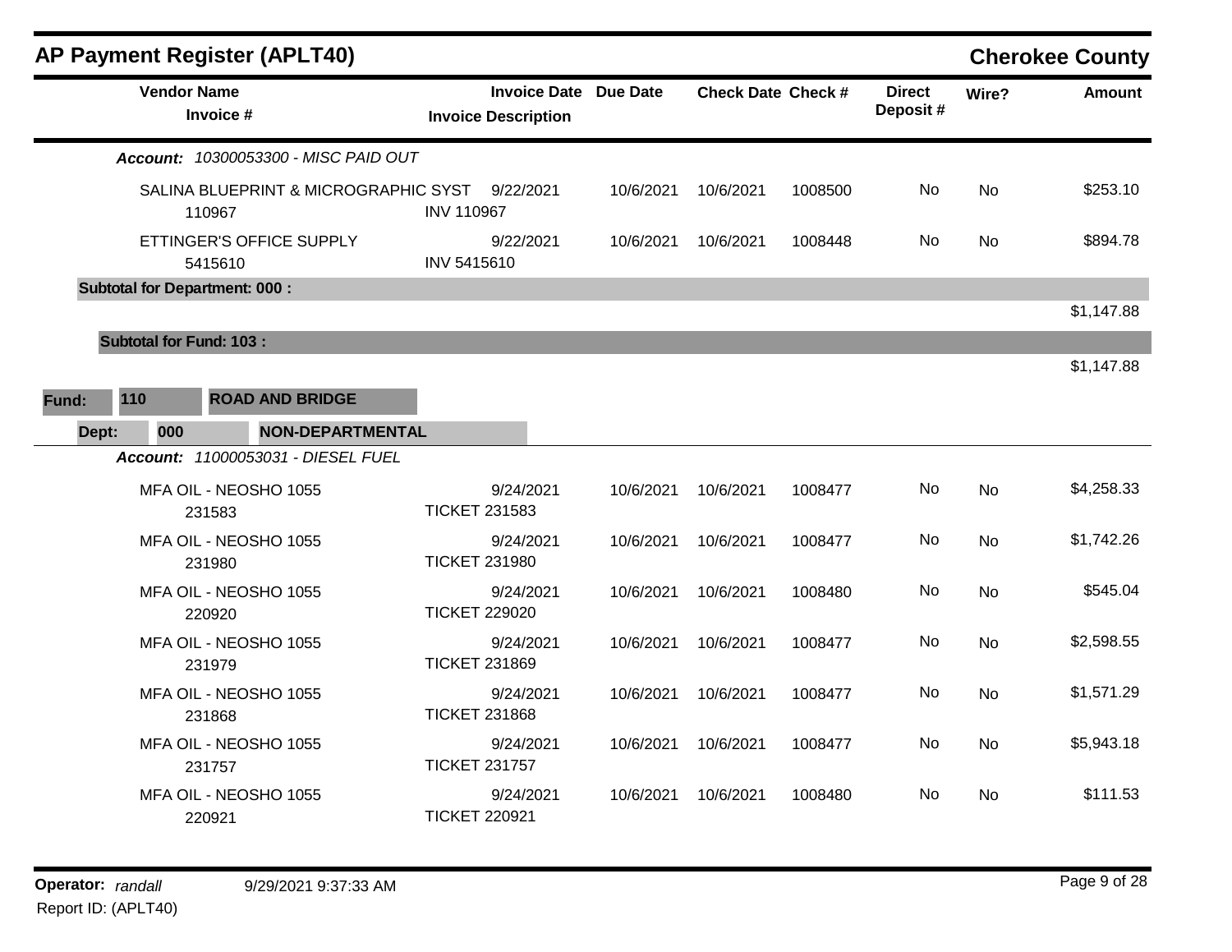| <b>AP Payment Register (APLT40)</b> |                                                            |           |                           |         |                           |       | <b>Cherokee County</b> |
|-------------------------------------|------------------------------------------------------------|-----------|---------------------------|---------|---------------------------|-------|------------------------|
| <b>Vendor Name</b><br>Invoice #     | <b>Invoice Date Due Date</b><br><b>Invoice Description</b> |           | <b>Check Date Check #</b> |         | <b>Direct</b><br>Deposit# | Wire? | <b>Amount</b>          |
| MFA OIL - NEOSHO 1055<br>22181      | 9/24/2021<br><b>TICKET 22181</b>                           | 10/6/2021 | 10/6/2021                 | 1008480 | No                        | No    | \$2,232.17             |
| MFA OIL - NEOSHO 1055<br>231073     | 9/24/2021<br><b>TICKET 231073</b>                          | 10/6/2021 | 10/6/2021                 | 1008480 | No                        | No    | \$522.10               |
| MFA OIL - NEOSHO 1055<br>231074     | 9/24/2021<br><b>TICKET 231074</b>                          | 10/6/2021 | 10/6/2021                 | 1008480 | No                        | No    | \$643.75               |
| MFA OIL - NEOSHO 1055<br>231277     | 9/24/2021<br><b>TICKET 231277</b>                          | 10/6/2021 | 10/6/2021                 | 1008477 | No                        | No    | \$693.90               |
| MFA OIL - NEOSHO 1055<br>231755     | 9/24/2021<br><b>TICKET 231755</b>                          | 10/6/2021 | 10/6/2021                 | 1008477 | No                        | No    | \$3,001.83             |
| MFA OIL - NEOSHO 1055<br>231145     | 9/24/2021<br><b>TICKET 231145</b>                          | 10/6/2021 | 10/6/2021                 | 1008480 | No                        | No    | \$549.99               |
| MFA OIL - NEOSHO 1055<br>231362     | 9/24/2021<br><b>TICKET 231362</b>                          | 10/6/2021 | 10/6/2021                 | 1008477 | No                        | No    | \$2,179.60             |
| MFA OIL - NEOSHO 1055<br>231982     | 9/22/2021<br><b>INV 231982</b>                             | 10/6/2021 | 10/6/2021                 | 1008477 | No                        | No    | \$2,147.39             |
| MFA OIL - NEOSHO 1055<br>260129     | 9/24/2021<br><b>TICKET 260129</b>                          | 10/6/2021 | 10/6/2021                 | 1008478 | No                        | No    | \$452.30               |
| MFA OIL - NEOSHO 1055<br>232016     | 9/22/2021<br><b>INV 232016</b>                             | 10/6/2021 | 10/6/2021                 | 1008477 | No                        | No    | \$2,262.41             |
| MFA OIL - NEOSHO 1055<br>232015     | 9/22/2021<br><b>INV 232015</b>                             | 10/6/2021 | 10/6/2021                 | 1008477 | No                        | No    | \$1,887.45             |
| MFA OIL - NEOSHO 1055<br>231276     | 9/24/2021<br><b>TICKET 231276</b>                          | 10/6/2021 | 10/6/2021                 | 1008477 | No                        | No    | \$2,254.20             |
| MFA OIL - NEOSHO 1055<br>231153     | 9/24/2021<br><b>TICKET 231153</b>                          |           | 10/6/2021 10/6/2021       | 1008480 | No                        | No    | \$7,687.50             |
| MFA OIL - NEOSHO 1055<br>231146     | 9/24/2021<br><b>TICKET 231146</b>                          | 10/6/2021 | 10/6/2021                 | 1008480 | No                        | No    | \$539.54               |

**Operator:** randall 9/29/2021 9:37:33 AM *Page 10 of 28 Page 10 of 28* 

Report ID: (APLT40)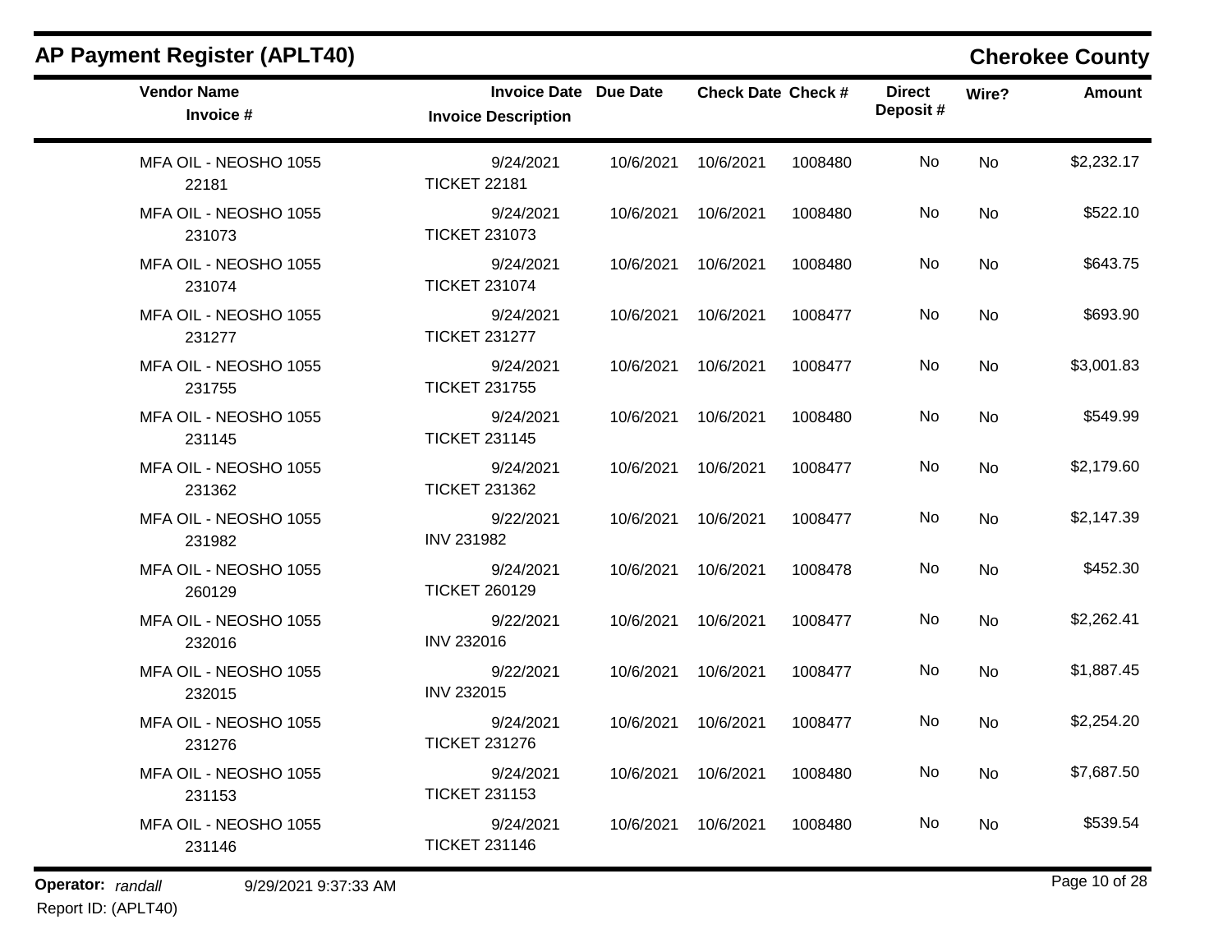| <b>Invoice Description</b>        |           |                              |                                                                                                                          | <b>Direct</b><br>Deposit# | Wire?     | <b>Amount</b> |
|-----------------------------------|-----------|------------------------------|--------------------------------------------------------------------------------------------------------------------------|---------------------------|-----------|---------------|
| 9/24/2021<br><b>TICKET 231756</b> | 10/6/2021 | 10/6/2021                    | 1008477                                                                                                                  | <b>No</b>                 | <b>No</b> | \$1,614.45    |
| 9/24/2021<br>INV 1140452          |           |                              | 1008480                                                                                                                  | No.                       | <b>No</b> | \$408.29      |
| 9/24/2021<br><b>TICKET 231982</b> | 10/6/2021 | 10/6/2021                    | 1008480                                                                                                                  | <b>No</b>                 | <b>No</b> | (\$1,623.12)  |
| 9/24/2021<br><b>INV 907572</b>    |           | 10/6/2021                    | 1008479                                                                                                                  | No.                       | No        | \$1,564.54    |
| 9/24/2021<br><b>INV 883623</b>    | 10/6/2021 | 10/6/2021                    | 1008478                                                                                                                  | No.                       | No        | \$938.14      |
| 9/24/2021<br><b>INV 883621</b>    | 10/6/2021 | 10/6/2021                    | 1008478                                                                                                                  | No                        | <b>No</b> | \$1,420.28    |
| 9/24/2021<br><b>INV 883620</b>    |           |                              | 1008478                                                                                                                  | No                        | <b>No</b> | \$426.65      |
| 9/24/2021<br><b>INV 883538</b>    |           | 10/6/2021                    | 1008478                                                                                                                  | No                        | No        | \$576.24      |
| 9/24/2021<br><b>INV 883270</b>    | 10/6/2021 | 10/6/2021                    | 1008478                                                                                                                  | No                        | <b>No</b> | \$205.66      |
| 9/24/2021<br><b>TICKET 231072</b> |           | 10/6/2021                    | 1008478                                                                                                                  | No.                       | No        | \$550.76      |
| 9/22/2021<br><b>INV 232017</b>    |           | 10/6/2021                    | 1008477                                                                                                                  | <b>No</b>                 | <b>No</b> | \$3,751.12    |
| 9/22/2021<br><b>INV 232018</b>    |           | 10/6/2021                    | 1008478                                                                                                                  | No.                       | No        | \$2,985.69    |
| 9/24/2021<br>INV 1857930          |           | 10/6/2021                    | 1008480                                                                                                                  | No.                       | <b>No</b> | \$1,290.76    |
| 9/24/2021<br><b>TICKET 240462</b> | 10/6/2021 | 10/6/2021                    | 1008478                                                                                                                  | No.                       | <b>No</b> | \$482.17      |
|                                   |           | <b>Invoice Date Due Date</b> | 10/6/2021 10/6/2021<br>10/6/2021<br>10/6/2021 10/6/2021<br>10/6/2021<br>10/6/2021<br>10/6/2021<br>10/6/2021<br>10/6/2021 | <b>Check Date Check #</b> |           |               |

**Operator:** randall 9/29/2021 9:37:33 AM *Page 11 of 28 Page 11 of 28* Report ID: (APLT40)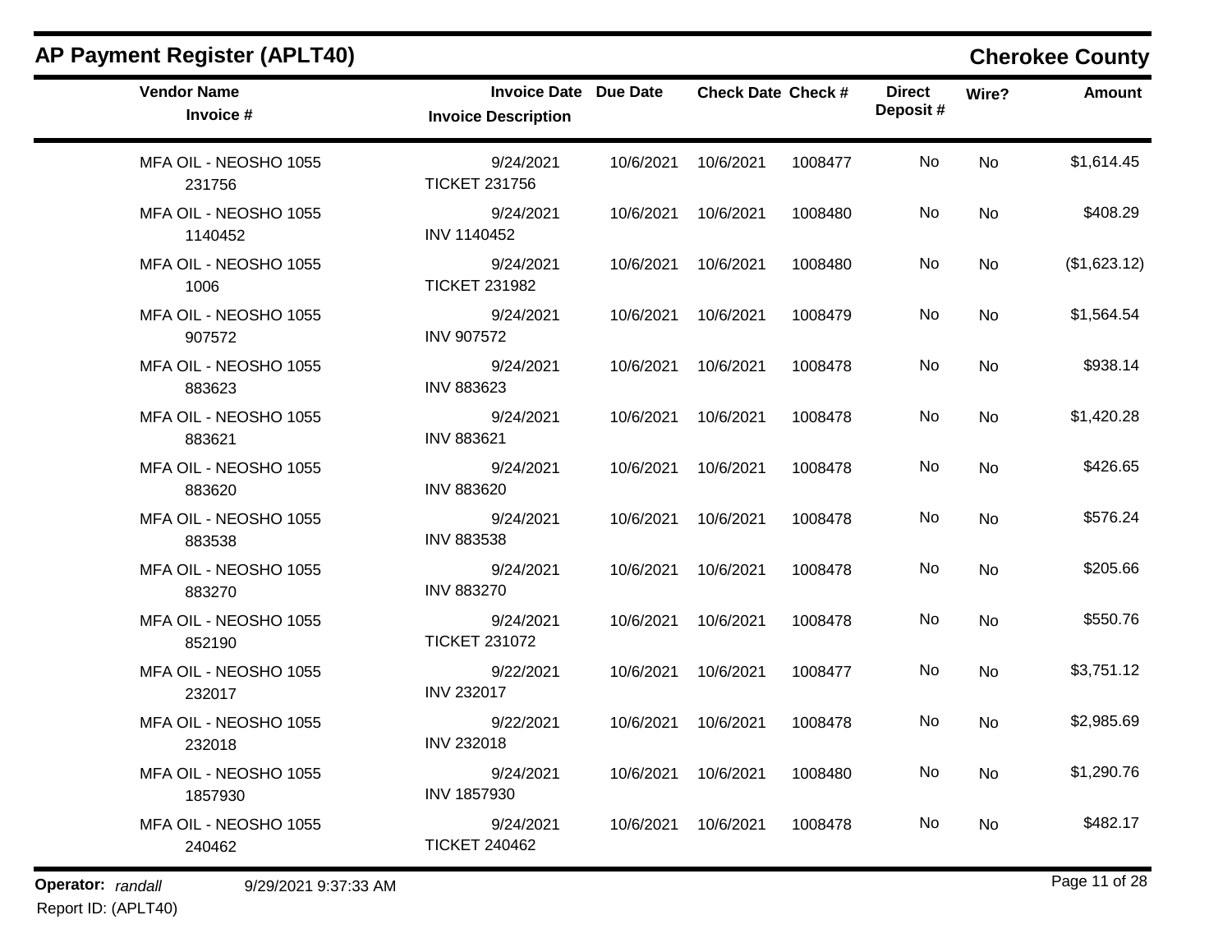| <b>AP Payment Register (APLT40)</b>             |                                                            |           |                           |         |                           |           | <b>Cherokee County</b> |
|-------------------------------------------------|------------------------------------------------------------|-----------|---------------------------|---------|---------------------------|-----------|------------------------|
| <b>Vendor Name</b><br>Invoice #                 | <b>Invoice Date Due Date</b><br><b>Invoice Description</b> |           | <b>Check Date Check #</b> |         | <b>Direct</b><br>Deposit# | Wire?     | <b>Amount</b>          |
| MFA OIL - NEOSHO 1055<br>1184435                | 9/24/2021<br>INV 1184435                                   | 10/6/2021 | 10/6/2021                 | 1008480 | No                        | <b>No</b> | \$1,095.60             |
| MFA OIL - NEOSHO 1055<br>14442                  | 9/24/2021<br><b>TICKET 14442</b>                           | 10/6/2021 | 10/6/2021                 | 1008480 | No                        | No        | \$4,380.87             |
| MFA OIL - NEOSHO 1055<br>240714                 | 9/24/2021<br><b>TICKET 240714</b>                          | 10/6/2021 | 10/6/2021                 | 1008478 | No.                       | No        | \$4,429.21             |
| MFA OIL - NEOSHO 1055<br>240463                 | 9/24/2021<br><b>TICKET 240463</b>                          | 10/6/2021 | 10/6/2021                 | 1008478 | No                        | No        | \$1,894.11             |
| MFA OIL - NEOSHO 1055<br>240527                 | 9/24/2021<br><b>TICKET 240527</b>                          | 10/6/2021 | 10/6/2021                 | 1008478 | No                        | <b>No</b> | \$542.63               |
| MFA OIL - NEOSHO 1055<br>1811262                | 9/24/2021<br>INV 1811262                                   | 10/6/2021 | 10/6/2021                 | 1008480 | No                        | <b>No</b> | \$879.77               |
| MFA OIL - NEOSHO 1055<br>240692                 | 9/24/2021<br><b>TICKET 240692</b>                          | 10/6/2021 | 10/6/2021                 | 1008478 | No                        | <b>No</b> | \$1,902.80             |
| MFA OIL - NEOSHO 1055<br>240457                 | 9/24/2021<br><b>TICKET 240457</b>                          | 10/6/2021 | 10/6/2021                 | 1008478 | No.                       | <b>No</b> | \$1,388.05             |
| Account: 11000053033 - TIRES                    |                                                            |           |                           |         |                           |           |                        |
| <b>BEACON TIRE</b><br>60060583                  | 9/22/2021<br>INV 60060583                                  | 10/6/2021 | 10/6/2021                 | 1008426 | No.                       | No        | \$2,480.00             |
| <b>BEACON TIRE</b><br>60060769                  | 9/22/2021<br>INV 60060769                                  | 10/6/2021 | 10/6/2021                 | 1008426 | No.                       | <b>No</b> | \$4,108.96             |
| Account: 11000053034 - ASPHALT                  |                                                            |           |                           |         |                           |           |                        |
| <b>TEETER'S ASPHALT &amp; MATERIALS</b><br>9244 | 9/27/2021<br><b>INV 9244</b>                               | 10/6/2021 | 10/6/2021                 | 1008508 | No                        | <b>No</b> | \$4,790.04             |
| <b>TEETER'S PAVING</b><br>2150                  | 9/27/2021<br><b>STMT 2150</b>                              | 10/6/2021 | 10/6/2021                 | 1008510 | No                        | No        | \$1,500.00             |
| Account: 11000053035 - ROCK                     |                                                            |           |                           |         |                           |           |                        |

### **Operator:** randall 9/29/2021 9:37:34 AM *Page 12 of 28 Page 12 of 28* Report ID: (APLT40)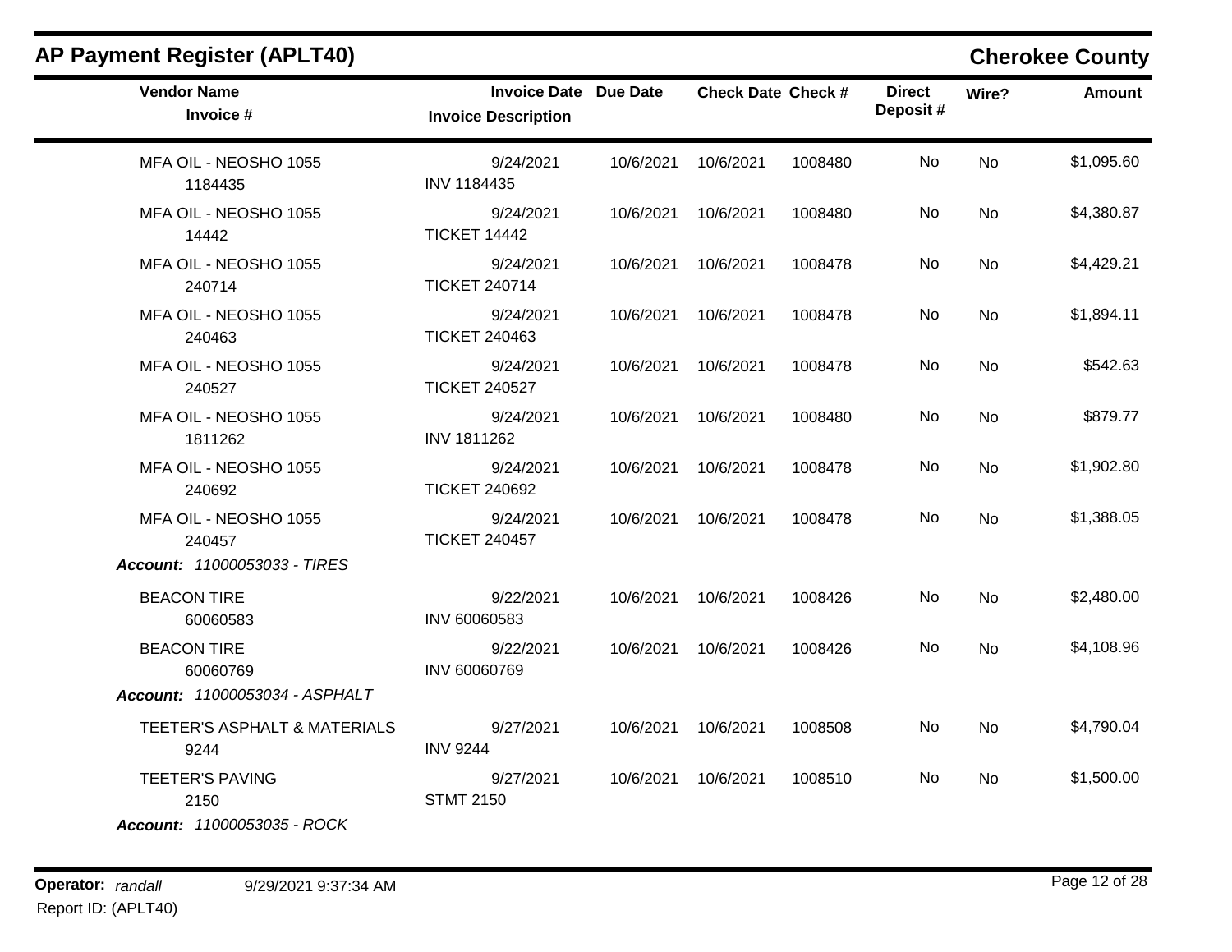| <b>Vendor Name</b><br>Invoice #                  | <b>Invoice Date Due Date</b><br><b>Invoice Description</b> |                     | <b>Check Date Check #</b> |         | <b>Direct</b><br>Deposit# | Wire?     | Amount     |
|--------------------------------------------------|------------------------------------------------------------|---------------------|---------------------------|---------|---------------------------|-----------|------------|
| <b>MIDWEST MINERALS</b><br>532782                | 9/22/2021<br><b>INV 532782</b>                             | 10/6/2021           | 10/6/2021                 | 1008482 | No                        | <b>No</b> | \$1,143.44 |
| <b>JERRY D SEWELL</b><br>210909                  | 9/22/2021<br><b>INV 16212</b>                              | 10/6/2021           | 10/6/2021                 | 1008456 | No                        | No        | \$648.84   |
| <b>JERRY D SEWELL</b><br>210907                  | 9/22/2021<br><b>INV 210907</b>                             | 10/6/2021           | 10/6/2021                 | 1008456 | No                        | <b>No</b> | \$863.17   |
| <b>MIDWEST MINERALS</b><br>535176                | 9/24/2021<br><b>INV 535176</b>                             | 10/6/2021 10/6/2021 |                           | 1008482 | No                        | <b>No</b> | \$2,839.61 |
| <b>DAVIS CONSTRUCTION</b><br>3452                | 9/24/2021<br><b>INV 3452</b>                               | 10/6/2021           | 10/6/2021                 | 1008443 | No                        | No        | \$3,699.16 |
| <b>DAVIS CONSTRUCTION</b><br>3460                | 9/22/2021<br><b>INV 3460</b>                               | 10/6/2021 10/6/2021 |                           | 1008443 | No.                       | <b>No</b> | \$1,906.15 |
| Account: 11000053037 - SIGNS/POSTS               |                                                            |                     |                           |         |                           |           |            |
| NATIONAL SIGN CO INC<br>198085                   | 9/22/2021<br>INV 2533358-01                                |                     | 10/6/2021 10/6/2021       | 1008490 | No.                       | <b>No</b> | \$2,560.70 |
| Account: 11000053042 - BREAKROOM SUPPLIES        |                                                            |                     |                           |         |                           |           |            |
| APPLEMARKET<br>1006                              | 9/22/2021<br><b>SPOONS</b>                                 | 10/6/2021           | 10/6/2021                 | 1008423 | No                        | <b>No</b> | \$2.00     |
| <b>DOLLAR GENERAL</b><br>1001102184              | 9/22/2021<br>INV 1001102184                                |                     | 10/6/2021 10/6/2021       | 1008445 | No.                       | <b>No</b> | \$25.90    |
| Account: 11000053074 - UTILITIES/TELEPHONE BILLS |                                                            |                     |                           |         |                           |           |            |
| <b>LIBERTY UTILITIES</b><br>1006 HWY1            | 9/22/2021<br>ACCT 158630-59-0                              |                     | 10/6/2021 10/6/2021       | 1008466 | No.                       | <b>No</b> | \$951.94   |
| <b>LIBERTY UTILITIES</b><br>1006 HWY2            | 9/22/2021<br>ACCT 049852-69-2                              | 10/6/2021 10/6/2021 |                           | 1008466 | No                        | <b>No</b> | \$22.90    |
| <b>LIBERTY UTILITIES</b><br>1006 HWY3            | 9/22/2021<br>ACCT 854931-63-1                              | 10/6/2021 10/6/2021 |                           | 1008466 | No.                       | <b>No</b> | \$431.75   |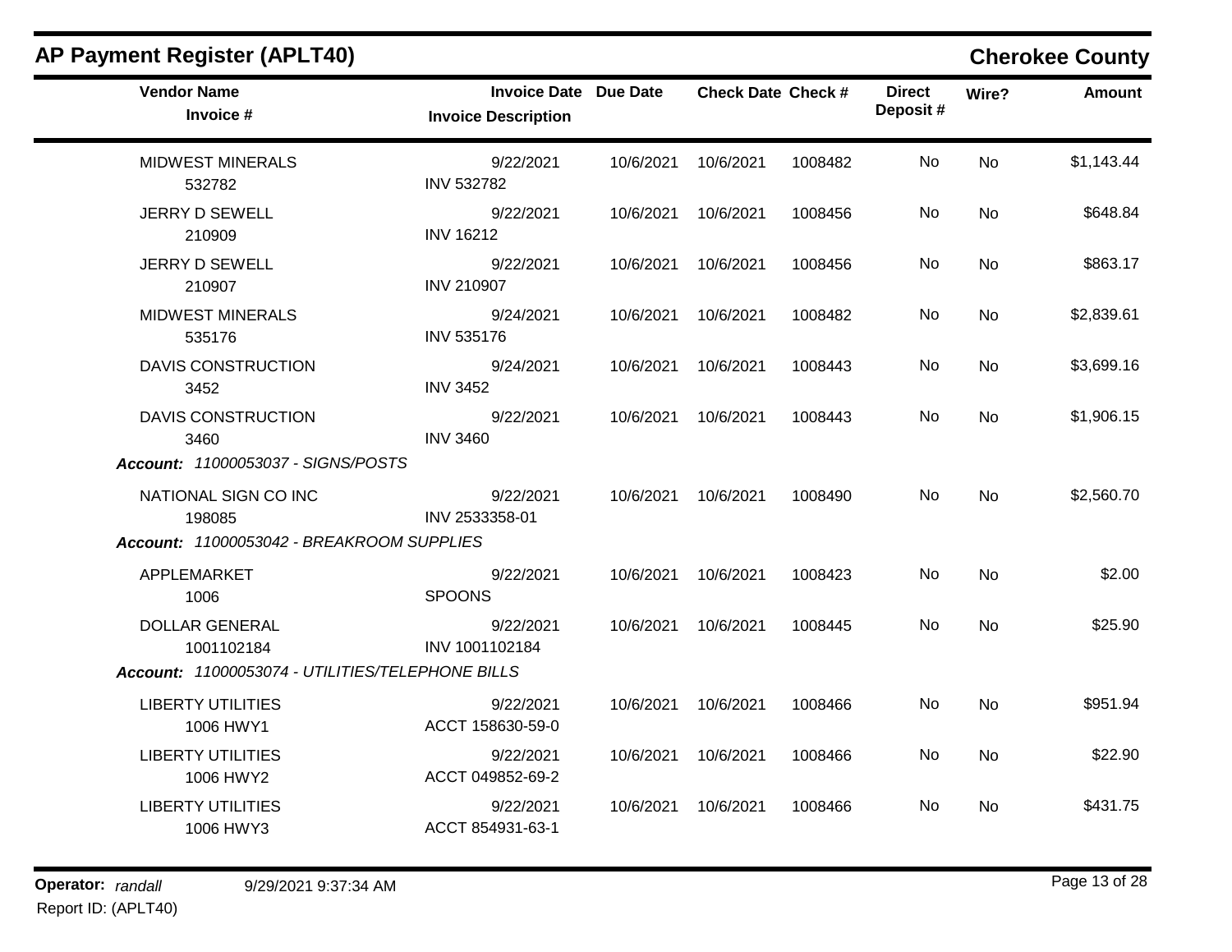| <b>Vendor Name</b><br>Invoice #                | <b>Invoice Date Due Date</b><br><b>Invoice Description</b> |           | <b>Check Date Check #</b> |         | <b>Direct</b><br>Deposit# | Wire?     | <b>Amount</b> |
|------------------------------------------------|------------------------------------------------------------|-----------|---------------------------|---------|---------------------------|-----------|---------------|
| <b>LIBERTY UTILITIES</b><br>1006 HWY           | 9/22/2021<br>ACCT 906398-41-7                              |           | 10/6/2021 10/6/2021       | 1008466 | No                        | <b>No</b> | \$30.82       |
| Account: 11000053079 - MACHINERY/EQUIPMENT     |                                                            |           |                           |         |                           |           |               |
| <b>TREASURE HUNT</b><br>208241                 | 9/22/2021<br><b>INV 208241</b>                             |           | 10/6/2021 10/6/2021       | 1008512 | No                        | <b>No</b> | \$190.00      |
| GENERAL MACHINERY OF PITTSBURG<br>16165        | 9/22/2021<br><b>INV 16165</b>                              | 10/6/2021 | 10/6/2021                 | 1008450 | No                        | No        | \$4,359.60    |
| <b>MIDWEST WHEEL</b><br>2527974-01             | 9/27/2021<br>INV 2527974-01                                | 10/6/2021 | 10/6/2021                 | 1008483 | No                        | <b>No</b> | \$271.59      |
| <b>HERITAGE TRACTOR</b><br>11289272            | 9/27/2021<br>INV 11289272                                  | 10/6/2021 | 10/6/2021                 | 1008454 | No                        | No        | \$19.50       |
| <b>HERITAGE TRACTOR</b><br>11287492            | 9/27/2021<br>INV 11287492                                  | 10/6/2021 | 10/6/2021                 | 1008453 | No                        | <b>No</b> | \$490.08      |
| <b>HERITAGE TRACTOR</b><br>11278205            | 9/22/2021<br>INV 11278205                                  | 10/6/2021 | 10/6/2021                 | 1008453 | No                        | <b>No</b> | \$22.28       |
| <b>REGAL PLASTIC</b><br>10877191               | 9/24/2021<br><b>INV 10877191</b>                           | 10/6/2021 | 10/6/2021                 | 1008498 | <b>No</b>                 | <b>No</b> | \$411.28      |
| APPLEMARKET<br>1006 HWY                        | 9/22/2021<br><b>LEMON FURN SPRAY</b>                       | 10/6/2021 | 10/6/2021                 | 1008422 | <b>No</b>                 | <b>No</b> | \$5.29        |
| HYSPECO, INC<br>00471477                       | 9/22/2021<br><b>INV 00471477</b>                           | 10/6/2021 | 10/6/2021                 | 1008455 | No                        | <b>No</b> | \$137.08      |
| <b>GENERAL MACHINERY OF PITTSBURG</b><br>16212 | 9/22/2021<br><b>INV 16212</b>                              | 10/6/2021 | 10/6/2021                 | 1008450 | No                        | <b>No</b> | \$16.41       |
| NATALINIS AUTOMOTIVE<br>783793                 | 9/22/2021<br><b>INV 783793</b>                             | 10/6/2021 | 10/6/2021                 | 1008487 | <b>No</b>                 | No        | \$226.68      |
| NATALINIS AUTOMOTIVE<br>783444                 | 9/22/2021<br><b>INV 783444</b>                             | 10/6/2021 | 10/6/2021                 | 1008486 | No.                       | <b>No</b> | \$16.57       |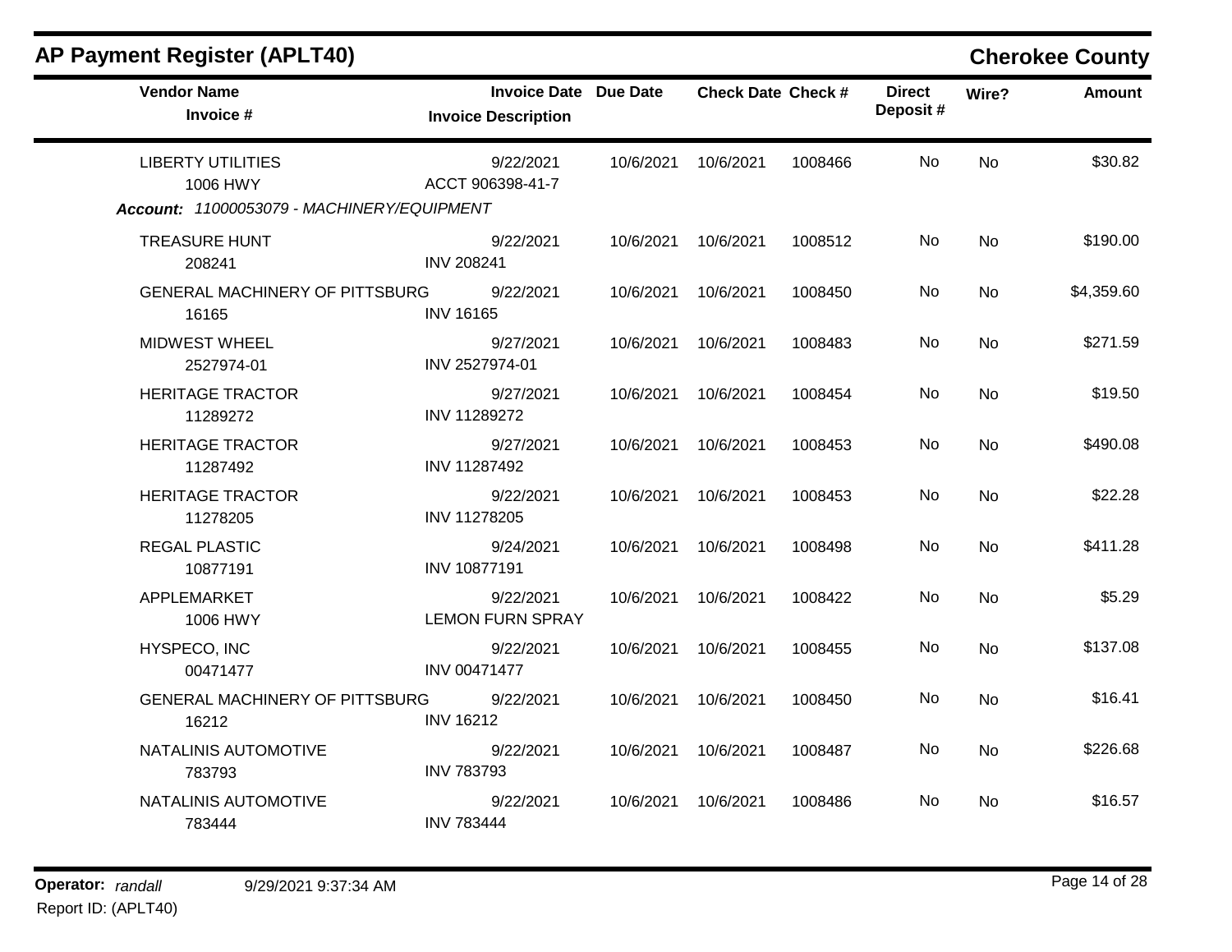| AP Payment Register (APLT40)       |                                                            |           |                           |         |                            |       | <b>Cherokee County</b> |
|------------------------------------|------------------------------------------------------------|-----------|---------------------------|---------|----------------------------|-------|------------------------|
| <b>Vendor Name</b><br>Invoice #    | <b>Invoice Date Due Date</b><br><b>Invoice Description</b> |           | <b>Check Date Check #</b> |         | <b>Direct</b><br>Deposit # | Wire? | <b>Amount</b>          |
| NATALINIS AUTOMOTIVE<br>784132     | 9/22/2021<br><b>INV 784132</b>                             | 10/6/2021 | 10/6/2021                 | 1008487 | No                         | No    | \$32.71                |
| NATALINIS AUTOMOTIVE<br>784065     | 9/22/2021<br><b>INV 784065</b>                             | 10/6/2021 | 10/6/2021                 | 1008487 | No                         | No    | \$8.69                 |
| NATALINIS AUTOMOTIVE<br>784023     | 9/22/2021<br><b>INV 784023</b>                             | 10/6/2021 | 10/6/2021                 | 1008487 | No                         | No    | \$9.17                 |
| NATALINIS AUTOMOTIVE<br>783974     | 9/22/2021<br><b>INV 783974</b>                             | 10/6/2021 | 10/6/2021                 | 1008487 | No                         | No    | \$7.04                 |
| <b>MIDWEST WHEEL</b><br>2510032-06 | 9/24/2021<br>INV 2510032-06                                | 10/6/2021 | 10/6/2021                 | 1008483 | No                         | No    | \$210.24               |
| NATALINIS AUTOMOTIVE<br>783862     | 9/22/2021<br><b>INV 783862</b>                             | 10/6/2021 | 10/6/2021                 | 1008487 | No                         | No    | \$20.69                |
| MIDWEST WHEEL<br>2510032-05        | 9/24/2021<br>INV 2510032-05                                | 10/6/2021 | 10/6/2021                 | 1008483 | No                         | No    | \$448.92               |
| NATALINIS AUTOMOTIVE<br>784478     | 9/22/2021<br><b>INV 784478</b>                             | 10/6/2021 | 10/6/2021                 | 1008488 | No                         | No    | \$24.45                |
| NATALINIS AUTOMOTIVE<br>783795     | 9/22/2021<br><b>INV 783795</b>                             | 10/6/2021 | 10/6/2021                 | 1008487 | No                         | No    | \$39.99                |
| NATALINIS AUTOMOTIVE<br>784484     | 9/22/2021<br><b>INV 784484</b>                             | 10/6/2021 | 10/6/2021                 | 1008488 | No                         | No    | \$31.26                |
| NATALINIS AUTOMOTIVE<br>783785     | 9/22/2021<br><b>INV 783785</b>                             | 10/6/2021 | 10/6/2021                 | 1008486 | No                         | No    | \$16.99                |
| NATALINIS AUTOMOTIVE<br>783774     | 9/22/2021<br><b>INV 783774</b>                             | 10/6/2021 | 10/6/2021                 | 1008486 | No                         | No    | \$44.09                |
| NATALINIS AUTOMOTIVE<br>783769     | 9/22/2021<br><b>INV 783769</b>                             | 10/6/2021 | 10/6/2021                 | 1008486 | No                         | No    | \$99.72                |
| NATALINIS AUTOMOTIVE<br>783729     | 9/22/2021<br><b>INV 783729</b>                             | 10/6/2021 | 10/6/2021                 | 1008486 | No                         | No    | \$11.69                |

Report ID: (APLT40)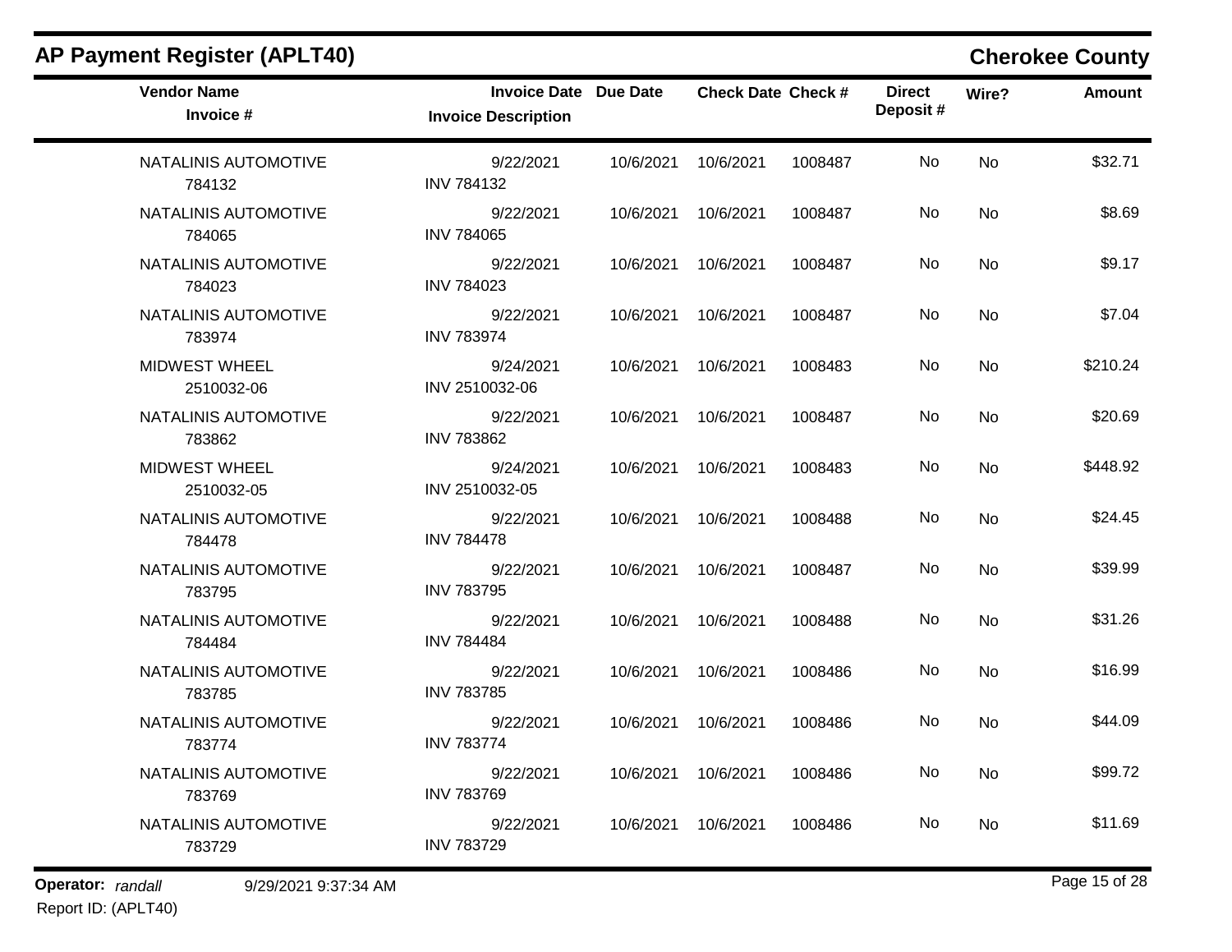| <b>Vendor Name</b><br>Invoice #              | Invoice Date Due Date<br><b>Invoice Description</b> |           | <b>Check Date Check #</b> |         | <b>Direct</b><br>Deposit# | Wire?     | Amount    |
|----------------------------------------------|-----------------------------------------------------|-----------|---------------------------|---------|---------------------------|-----------|-----------|
| NATALINIS AUTOMOTIVE<br>783707               | 9/22/2021<br><b>INV 783707</b>                      | 10/6/2021 | 10/6/2021                 | 1008486 | No                        | <b>No</b> | \$7.45    |
| NATALINIS AUTOMOTIVE<br>783693               | 9/22/2021<br><b>INV 783693</b>                      | 10/6/2021 | 10/6/2021                 | 1008486 | No                        | <b>No</b> | \$42.91   |
| NATALINIS AUTOMOTIVE<br>783652               | 9/22/2021<br>OMV 783652                             | 10/6/2021 | 10/6/2021                 | 1008486 | No                        | <b>No</b> | \$56.16   |
| NATALINIS AUTOMOTIVE<br>783515               | 9/22/2021<br><b>INV 783515</b>                      | 10/6/2021 | 10/6/2021                 | 1008486 | No                        | <b>No</b> | \$91.12   |
| NATALINIS AUTOMOTIVE<br>783493 HWY           | 9/26/2021<br>INV 783493 CREDIT                      | 10/6/2021 | 10/6/2021                 | 1008489 | No.                       | <b>No</b> | (\$21.50) |
| NATALINIS AUTOMOTIVE<br>783814               | 9/22/2021<br><b>INV 783814</b>                      | 10/6/2021 | 10/6/2021                 | 1008487 | No                        | <b>No</b> | \$135.98  |
| TRUE VALUE COLUMBUS<br>A449751               | 9/22/2021<br><b>TRANS A449751</b>                   | 10/6/2021 | 10/6/2021                 | 1008513 | No.                       | <b>No</b> | \$3.82    |
| <b>JOHN FABICK TRACTOR CO</b><br>PIJO0426468 | 9/22/2021<br><b>INV PIJO0426468</b>                 | 10/6/2021 | 10/6/2021                 | 1008460 | No                        | No        | \$231.76  |
| JOHN FABICK TRACTOR CO<br>PIJO0426467        | 9/22/2021<br><b>INV PIJO0426467</b>                 | 10/6/2021 | 10/6/2021                 | 1008460 | No.                       | <b>No</b> | \$94.79   |
| <b>JOHN FABICK TRACTOR CO</b><br>PIJO0426466 | 9/22/2021<br><b>INV PIJO0426466</b>                 | 10/6/2021 | 10/6/2021                 | 1008460 | No.                       | No        | \$355.55  |
| JOHN FABICK TRACTOR CO<br>PIJO0426364        | 9/22/2021<br><b>INV PIJO0426364</b>                 | 10/6/2021 | 10/6/2021                 | 1008460 | No.                       | <b>No</b> | \$639.99  |
| JOHN FABICK TRACTOR CO<br>PIJO0426227        | 9/22/2021<br><b>INV PIJO0426227</b>                 | 10/6/2021 | 10/6/2021                 | 1008460 | No.                       | No        | \$12.25   |
| JOHN FABICK TRACTOR CO<br>PIJO0426226        | 9/22/2021<br><b>INV PIJO0426226</b>                 | 10/6/2021 | 10/6/2021                 | 1008460 | No                        | <b>No</b> | \$12.25   |
| JOHN FABICK TRACTOR CO<br>PIJO0426003        | 9/22/2021<br><b>INV PIJO0426003</b>                 | 10/6/2021 | 10/6/2021                 | 1008460 | No.                       | No        | \$213.33  |

**Operator:** randall 9/29/2021 9:37:34 AM *Page 16 of 28 Page 16 of 28*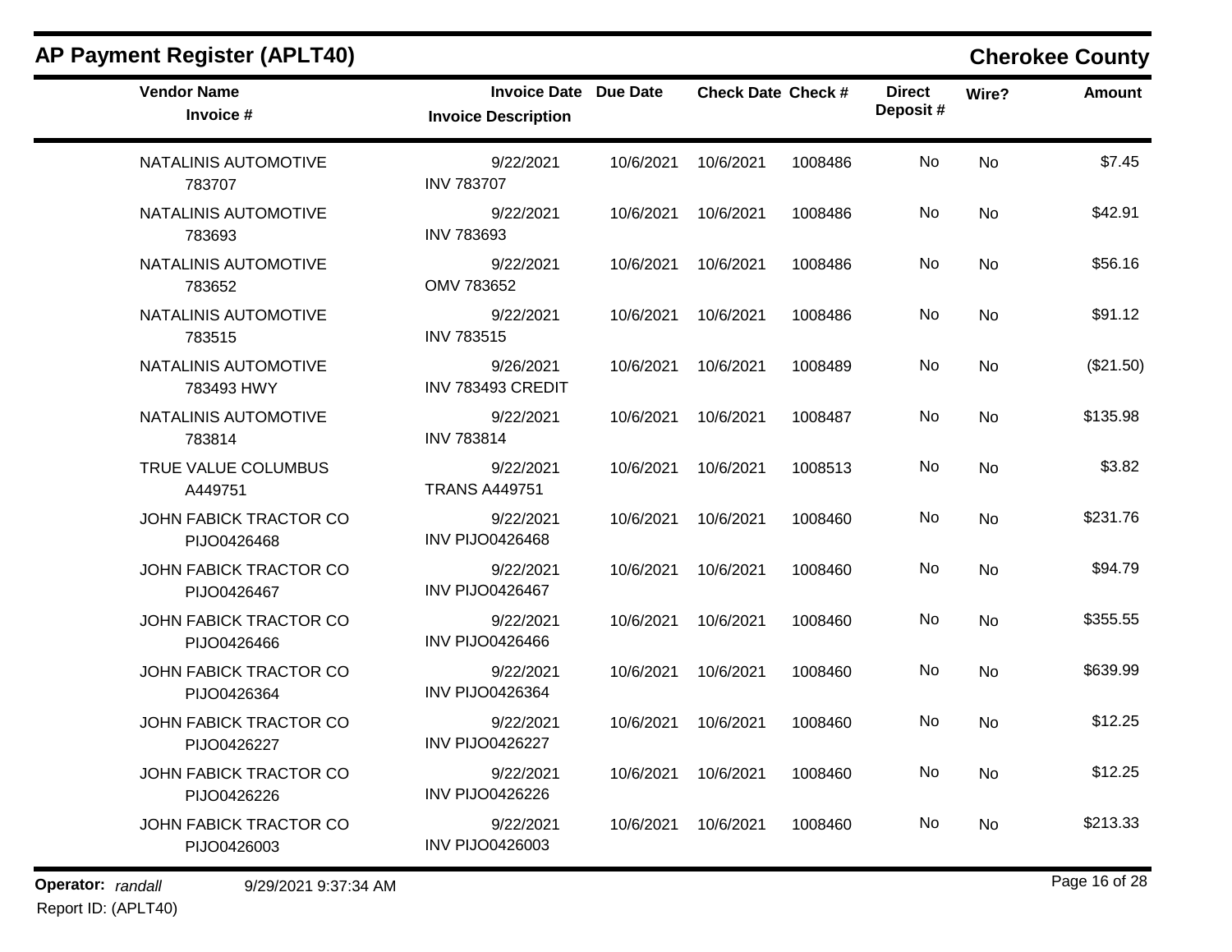| <b>Vendor Name</b><br>Invoice #       | <b>Invoice Date Due Date</b><br><b>Invoice Description</b> |                     | <b>Check Date Check #</b> |         | <b>Direct</b><br>Deposit# | Wire?     | <b>Amount</b> |
|---------------------------------------|------------------------------------------------------------|---------------------|---------------------------|---------|---------------------------|-----------|---------------|
| JOHN FABICK TRACTOR CO<br>PIJO0426002 | 9/22/2021<br><b>INV PIJO0426002</b>                        | 10/6/2021           | 10/6/2021                 | 1008460 | No.                       | <b>No</b> | \$71.11       |
| NATALINIS AUTOMOTIVE<br>784146        | 9/24/2021<br><b>INV 784146</b>                             | 10/6/2021 10/6/2021 |                           | 1008487 | No.                       | No        | \$10.65       |
| TRUE VALUE COLUMBUS<br>A449789        | 9/22/2021<br><b>TRANS A449789</b>                          | 10/6/2021           | 10/6/2021                 | 1008513 | No.                       | No        | \$3.78        |
| NATALINIS AUTOMOTIVE<br>783850        | 9/22/2021<br><b>INV 783850</b>                             | 10/6/2021           | 10/6/2021                 | 1008487 | No                        | <b>No</b> | \$91.00       |
| TRUE VALUE COLUMBUS<br>A449567        | 9/22/2021<br><b>TRANS A449567</b>                          | 10/6/2021 10/6/2021 |                           | 1008513 | No.                       | No        | \$12.17       |
| <b>PTG</b><br>813010370               | 9/27/2021<br>INV 813010370                                 | 10/6/2021 10/6/2021 |                           | 1008495 | No                        | <b>No</b> | \$45.01       |
| NATALINIS AUTOMOTIVE<br>784835        | 9/27/2021<br><b>INV 784835</b>                             | 10/6/2021 10/6/2021 |                           | 1008488 | No                        | <b>No</b> | \$32.08       |
| NATALINIS AUTOMOTIVE<br>784758        | 9/24/2021<br><b>INV 784758</b>                             | 10/6/2021           | 10/6/2021                 | 1008488 | No                        | <b>No</b> | \$6.49        |
| NATALINIS AUTOMOTIVE<br>784699        | 9/24/2021<br><b>INV 784699</b>                             | 10/6/2021           | 10/6/2021                 | 1008488 | No                        | <b>No</b> | \$11.99       |
| NATALINIS AUTOMOTIVE<br>784693        | 9/24/2021<br><b>INV 784693</b>                             | 10/6/2021 10/6/2021 |                           | 1008488 | No                        | <b>No</b> | \$22.74       |
| NATALINIS AUTOMOTIVE<br>784643        | 9/22/2021<br><b>INV 784643</b>                             | 10/6/2021           | 10/6/2021                 | 1008488 | No                        | <b>No</b> | \$2.49        |
| NATALINIS AUTOMOTIVE<br>784637        | 9/22/2021<br><b>INV 784637</b>                             | 10/6/2021 10/6/2021 |                           | 1008488 | No                        | No        | \$17.73       |
| NATALINIS AUTOMOTIVE<br>784497        | 9/27/2021<br><b>INV 784497</b>                             | 10/6/2021           | 10/6/2021                 | 1008488 | No                        | <b>No</b> | \$29.98       |
| JOHN FABICK TRACTOR CO<br>PIJO0426001 | 9/22/2021<br><b>INV PIJO0426001</b>                        | 10/6/2021 10/6/2021 |                           | 1008460 | No                        | No        | \$405.52      |

**Operator:** randall 9/29/2021 9:37:34 AM *Page 17 of 28 Page 17 of 28* Report ID: (APLT40)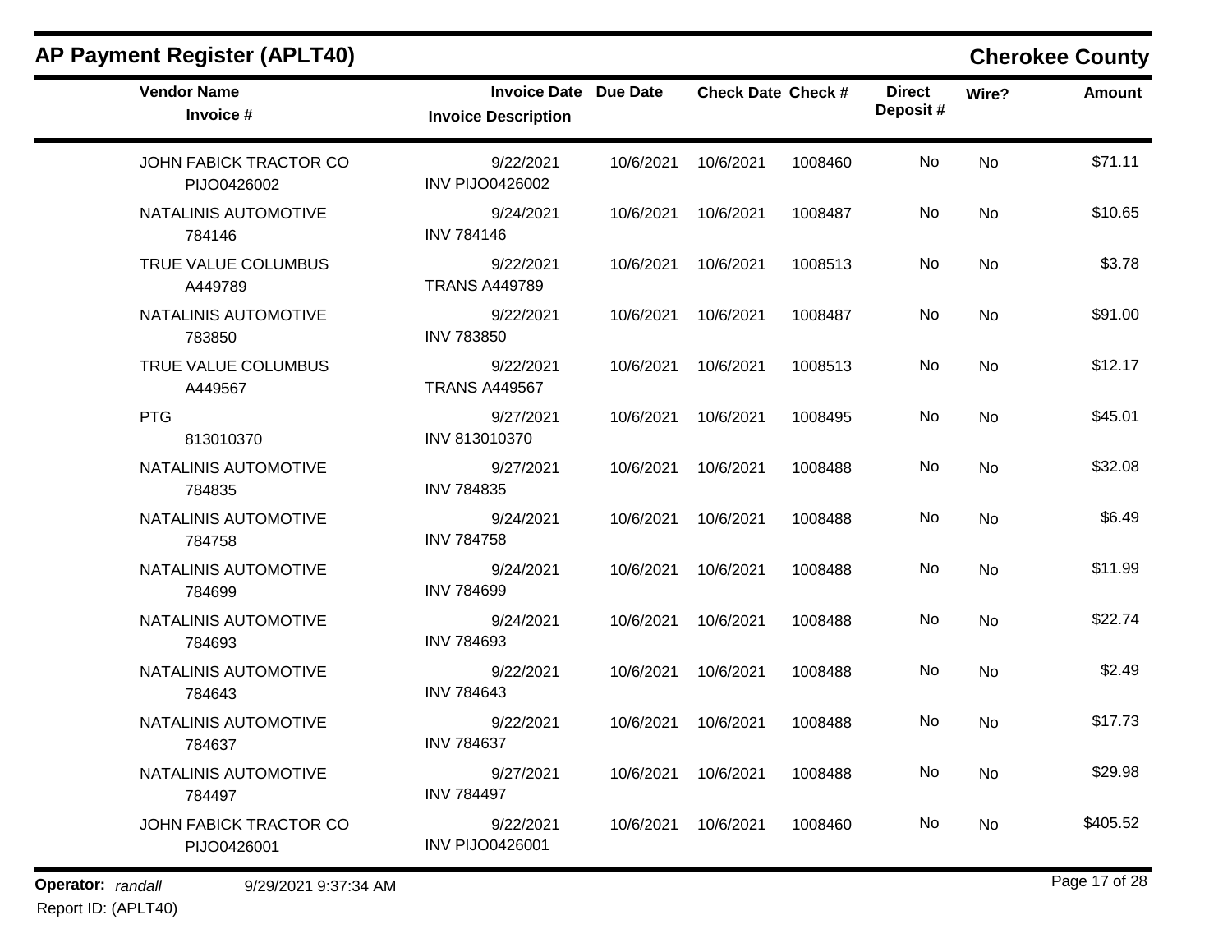| <b>Vendor Name</b><br>Invoice #                  | Invoice Date Due Date<br><b>Invoice Description</b> |           | <b>Check Date Check #</b> |         | <b>Direct</b><br>Deposit# | Wire?     | <b>Amount</b> |
|--------------------------------------------------|-----------------------------------------------------|-----------|---------------------------|---------|---------------------------|-----------|---------------|
| NATALINIS AUTOMOTIVE<br>782471 HWY               | 9/26/2021<br><b>INV 782471</b>                      | 10/6/2021 | 10/6/2021                 | 1008489 | No                        | <b>No</b> | \$15.48       |
| JOHN FABICK TRACTOR CO<br>PIJO0426695            | 9/22/2021<br><b>INV PIJO0426695</b>                 | 10/6/2021 | 10/6/2021                 | 1008460 | No                        | <b>No</b> | \$47.10       |
| <b>LOCKE SUPPLY</b><br>44492881                  | 9/22/2021<br>INV 44492881                           | 10/6/2021 | 10/6/2021                 | 1008469 | No                        | No        | \$20.40       |
| NATALINIS AUTOMOTIVE<br>783910                   | 9/22/2021<br><b>INV 783910</b>                      | 10/6/2021 | 10/6/2021                 | 1008487 | No.                       | No        | \$126.72      |
| <b>MIDWEST MINERALS</b><br>533712                | 9/22/2021<br>INV 533712                             | 10/6/2021 | 10/6/2021                 | 1008482 | No                        | <b>No</b> | \$565.70      |
| <b>MIDWEST WHEEL</b><br>2544966-00               | 9/27/2021<br>INV 2544966-00                         | 10/6/2021 | 10/6/2021                 | 1008483 | No                        | <b>No</b> | \$76.56       |
| MUNICIPAL INDUSTRIAL SUPPLY<br>3203              | 9/22/2021<br><b>INV 3203</b>                        | 10/6/2021 | 10/6/2021                 | 1008485 | No                        | <b>No</b> | \$298.35      |
| FARMERS COOPERATIVE ASSOCIATION<br>310939        | 9/24/2021<br><b>INV 310939</b>                      | 10/6/2021 | 10/6/2021                 | 1008449 | No                        | <b>No</b> | \$18.57       |
| <b>FARMERS COOPERATIVE ASSOCIATION</b><br>310913 | 9/22/2021<br><b>INV 310913</b>                      | 10/6/2021 | 10/6/2021                 | 1008449 | No                        | <b>No</b> | \$5.22        |
| <b>MIDWEST WHEEL</b><br>2533358-01               | 9/22/2021<br>INV 2533358-01                         | 10/6/2021 | 10/6/2021                 | 1008483 | No                        | <b>No</b> | \$176.00      |
| <b>MIDWEST WHEEL</b><br>2545266-00               | 9/27/2021<br>INV 2545266-00                         | 10/6/2021 | 10/6/2021                 | 1008483 | No                        | <b>No</b> | \$23.32       |
| NATALINIS AUTOMOTIVE<br>782326                   | 9/22/2021<br><b>INV 782326</b>                      | 10/6/2021 | 10/6/2021                 | 1008489 | No                        | <b>No</b> | \$16.29       |
| NATALINIS AUTOMOTIVE<br>783441                   | 9/22/2021<br><b>INV 783441</b>                      | 10/6/2021 | 10/6/2021                 | 1008486 | No                        | <b>No</b> | \$15.99       |
| NATALINIS AUTOMOTIVE<br>782454 HWY               | 9/26/2021<br><b>INV 782454</b>                      | 10/6/2021 | 10/6/2021                 | 1008489 | No                        | No.       | \$32.28       |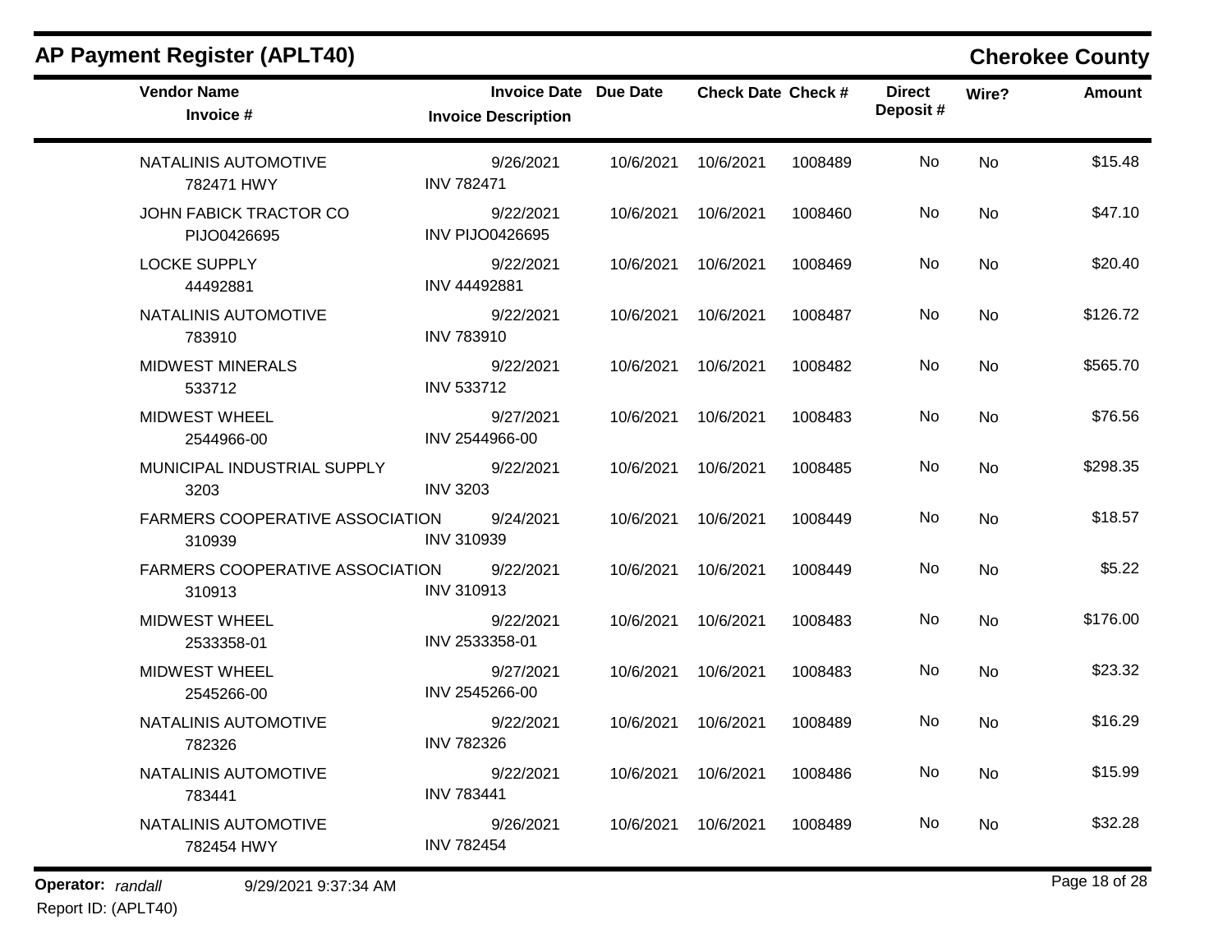| <b>Vendor Name</b><br>Invoice #                  | <b>Invoice Date Due Date</b><br><b>Invoice Description</b> |           | <b>Check Date Check #</b> |         | <b>Direct</b><br>Deposit# | Wire?     | <b>Amount</b> |
|--------------------------------------------------|------------------------------------------------------------|-----------|---------------------------|---------|---------------------------|-----------|---------------|
| <b>MIDWEST MINERALS</b><br>533795                | 9/22/2021<br><b>INV 533795</b>                             | 10/6/2021 | 10/6/2021                 | 1008482 | No                        | <b>No</b> | \$436.87      |
| <b>MIDWEST WHEEL</b><br>2529183                  | 9/22/2021<br>INV 2529183                                   | 10/6/2021 | 10/6/2021                 | 1008483 | No.                       | <b>No</b> | \$49.44       |
| NATALINIS AUTOMOTIVE<br>783163 HWY               | 9/26/2021<br>INV 783163 CREDIT                             | 10/6/2021 | 10/6/2021                 | 1008489 | No.                       | <b>No</b> | (\$50.00)     |
| <b>FARMERS COOPERATIVE ASSOCIATION</b><br>310832 | 9/24/2021<br><b>INV 310832</b>                             | 10/6/2021 | 10/6/2021                 | 1008449 | No                        | <b>No</b> | \$7.62        |
| NATALINIS AUTOMOTIVE<br>783138 HWY               | 9/26/2021<br><b>INV 783138</b>                             | 10/6/2021 | 10/6/2021                 | 1008486 | No.                       | No        | \$68.48       |
| NATALINIS AUTOMOTIVE<br>782784                   | 9/22/2021<br><b>INV 782784</b>                             | 10/6/2021 | 10/6/2021                 | 1008486 | No.                       | No        | \$4.49        |
| NATALINIS AUTOMOTIVE<br>782783                   | 9/22/2021<br><b>INV 782783</b>                             | 10/6/2021 | 10/6/2021                 | 1008489 | No.                       | No        | \$3.99        |
| <b>MIDWEST WHEEL</b><br>2520463-01               | 9/24/2021<br>IN V2520463-01                                | 10/6/2021 | 10/6/2021                 | 1008483 | No.                       | <b>No</b> | \$53.14       |
| NATALINIS AUTOMOTIVE<br>782741 HWY               | 9/26/2021<br><b>INV 782741</b>                             | 10/6/2021 | 10/6/2021                 | 1008489 | No                        | No        | \$14.54       |
| NATALINIS AUTOMOTIVE<br>782584                   | 9/22/2021<br><b>INV 782584</b>                             | 10/6/2021 | 10/6/2021                 | 1008489 | No                        | No        | \$18.45       |
| <b>MIDWEST WHEEL</b><br>2533358                  | 9/22/2021<br>INV 2533358                                   | 10/6/2021 | 10/6/2021                 | 1008483 | No                        | No        | \$166.63      |
| NATALINIS AUTOMOTIVE<br>782569 HWY               | 9/26/2021<br><b>INV 782569</b>                             | 10/6/2021 | 10/6/2021                 | 1008489 | No.                       | <b>No</b> | \$4.35        |
| NATALINIS AUTOMOTIVE<br>782474 HWY               | 9/26/2021<br><b>INV 782474</b>                             | 10/6/2021 | 10/6/2021                 | 1008489 | No                        | <b>No</b> | \$15.43       |
| NATALINIS AUTOMOTIVE<br>782850 HWY               | 9/26/2021<br><b>INV 782580</b>                             | 10/6/2021 | 10/6/2021                 | 1008486 | No                        | <b>No</b> | \$32.12       |
|                                                  |                                                            |           |                           |         |                           |           |               |

**Operator:** randall 9/29/2021 9:37:34 AM *Page 19 of 28 Page 19 of 28* Report ID: (APLT40)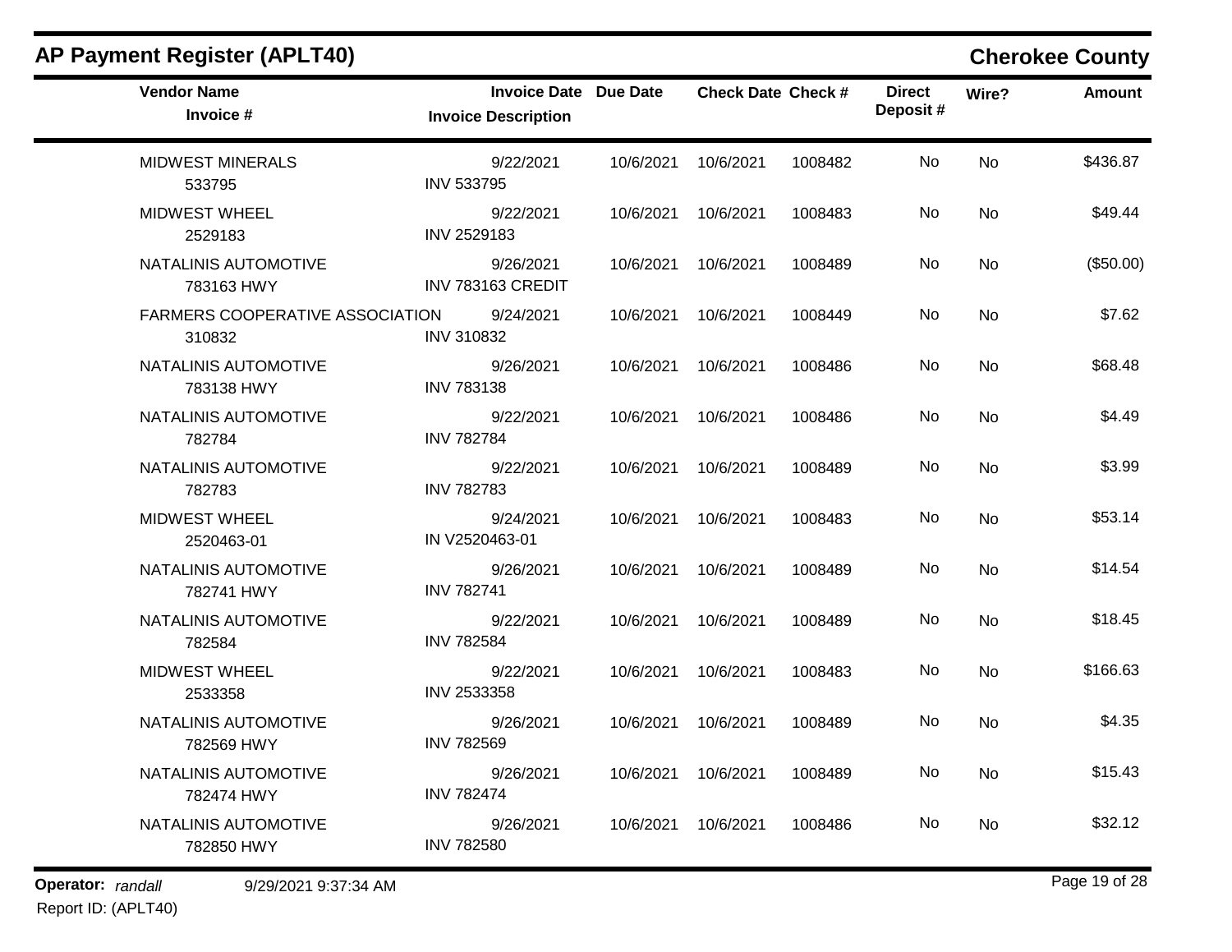| <b>AP Payment Register (APLT40)</b>                |                                                            |           |                           |         |                           |           | <b>Cherokee County</b> |
|----------------------------------------------------|------------------------------------------------------------|-----------|---------------------------|---------|---------------------------|-----------|------------------------|
| <b>Vendor Name</b><br>Invoice #                    | <b>Invoice Date</b> Due Date<br><b>Invoice Description</b> |           | <b>Check Date Check #</b> |         | <b>Direct</b><br>Deposit# | Wire?     | <b>Amount</b>          |
| Account: 11000053080 - MAINTENANCE/BLDGS & GROUNDS |                                                            |           |                           |         |                           |           |                        |
| CLEAN THE UNIFORM CO JOPLIN<br>20243327            | 9/22/2021<br>INV 20243327                                  | 10/6/2021 | 10/6/2021                 | 1008438 | No.                       | No        | \$35.01                |
| CLEAN THE UNIFORM CO JOPLIN<br>20244893            | 9/22/2021<br>INV 20244893                                  |           | 10/6/2021 10/6/2021       | 1008438 | No.                       | <b>No</b> | \$115.61               |
| <b>CINTAS CORP</b><br>8405317607                   | 9/22/2021<br>INV 8405317607                                | 10/6/2021 | 10/6/2021                 | 1008436 | No                        | No        | \$330.69               |
| Account: 11000053089 - OTHER CONTRACTUAL           |                                                            |           |                           |         |                           |           |                        |
| NATALINIS AUTOMOTIVE<br>784018                     | 9/22/2021<br><b>INV 784018</b>                             |           | 10/6/2021 10/6/2021       | 1008487 | No.                       | No        | \$40.89                |
| Account: 11000053093 - OFFICE FURNITURE/EQUIP      |                                                            |           |                           |         |                           |           |                        |
| PARCOM, LLC<br>1358                                | 9/22/2021<br><b>INV 1358</b>                               |           | 10/6/2021 10/6/2021       | 1008493 | No.                       | <b>No</b> | \$140.00               |
| Account: 11000053238 - ASPHALT - DISTRICT #1       |                                                            |           |                           |         |                           |           |                        |
| TEETER'S ASPHALT & MATERIALS<br>9334               | 9/27/2021<br><b>INV 9334</b>                               | 10/6/2021 | 10/6/2021                 | 1008507 | No.                       | <b>No</b> | \$21,296.90            |
| TEETER'S ASPHALT & MATERIALS<br>9333               | 9/27/2021<br><b>INV 9333</b>                               | 10/6/2021 | 10/6/2021                 | 1008507 | No                        | No        | \$19,310.63            |
| <b>TEETER'S PAVING</b><br>2156                     | 9/27/2021<br><b>INV 2156</b>                               |           | 10/6/2021 10/6/2021       | 1008509 | No.                       | <b>No</b> | \$3,466.90             |
| Account: 11000053239 - ASPHALT - DISTRICT #2       |                                                            |           |                           |         |                           |           |                        |
| TEETER'S ASPHALT & MATERIALS                       | 9/22/2021                                                  | 10/6/2021 | 10/6/2021                 | 1008507 | No                        | No        | \$36,529.18            |
| 2153                                               | <b>INV 213</b>                                             |           |                           |         |                           |           |                        |
| <b>TEETER'S PAVING</b><br>2155                     | 9/27/2021<br><b>INV 2155</b>                               |           | 10/6/2021 10/6/2021       | 1008509 | No.                       | <b>No</b> | \$30,076.30            |
| Account: 11000053240 - ASPHALT - DISTRICT #3       |                                                            |           |                           |         |                           |           |                        |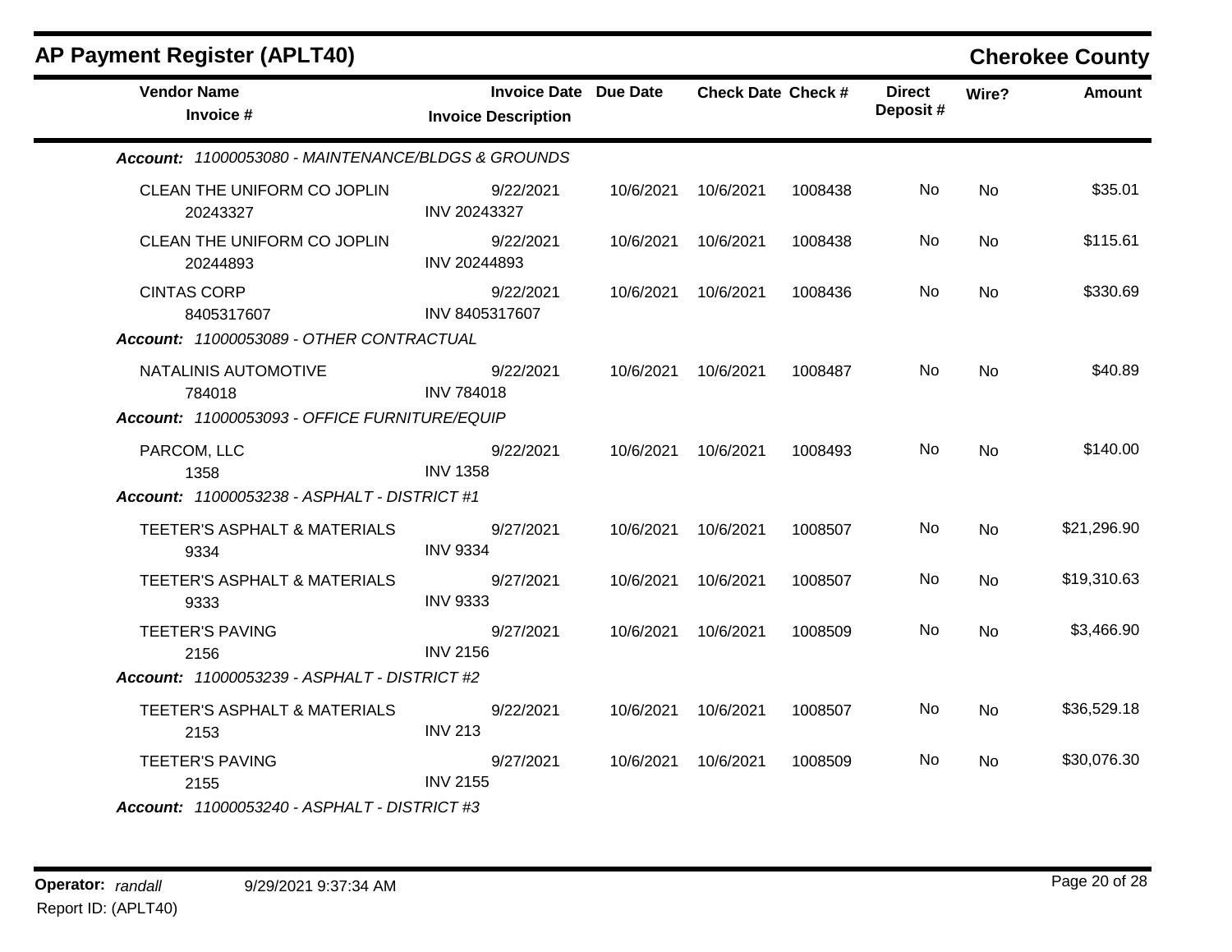|                                          |                                      | <b>AP Payment Register (APLT40)</b>             |                                                   |                 |                           |         |                            |       | <b>Cherokee County</b> |
|------------------------------------------|--------------------------------------|-------------------------------------------------|---------------------------------------------------|-----------------|---------------------------|---------|----------------------------|-------|------------------------|
|                                          | <b>Vendor Name</b><br>Invoice #      |                                                 | <b>Invoice Date</b><br><b>Invoice Description</b> | <b>Due Date</b> | <b>Check Date Check #</b> |         | <b>Direct</b><br>Deposit # | Wire? | <b>Amount</b>          |
|                                          | 2153                                 | TEETER'S ASPHALT & MATERIALS                    | 9/22/2021<br><b>INV 213</b>                       | 10/6/2021       | 10/6/2021                 | 1008507 | No                         | No    | \$1,795.92             |
|                                          | 9302                                 | TEETER'S ASPHALT & MATERIALS                    | 9/22/2021<br><b>INV 9302</b>                      | 10/6/2021       | 10/6/2021                 | 1008507 | No                         | No    | \$185,056.57           |
|                                          | <b>TEETER'S PAVING</b><br>2155       |                                                 | 9/27/2021<br><b>INV 2155</b>                      | 10/6/2021       | 10/6/2021                 | 1008509 | No                         | No    | \$3,147.50             |
|                                          | <b>Subtotal for Department: 000:</b> |                                                 |                                                   |                 |                           |         |                            |       |                        |
|                                          |                                      |                                                 |                                                   |                 |                           |         |                            |       | \$416,350.60           |
|                                          | <b>Subtotal for Fund: 110:</b>       |                                                 |                                                   |                 |                           |         |                            |       |                        |
|                                          |                                      |                                                 |                                                   |                 |                           |         |                            |       | \$416,350.60           |
| 130<br>Fund:                             |                                      | <b>NOXIOUS WEED</b>                             |                                                   |                 |                           |         |                            |       |                        |
| Dept:                                    | 000                                  | <b>NON-DEPARTMENTAL</b>                         |                                                   |                 |                           |         |                            |       |                        |
|                                          |                                      | Account: 13000053141 - CHEMICALS                |                                                   |                 |                           |         |                            |       |                        |
|                                          |                                      | NUTRIEN AG SOLUTIONS                            | 9/22/2021                                         | 10/6/2021       | 10/6/2021                 | 1008492 | No                         | No    | \$1,364.10             |
|                                          | 46441120                             |                                                 | INV 46441120                                      |                 |                           |         |                            |       |                        |
|                                          | 46519190                             | NUTRIEN AG SOLUTIONS                            | 9/22/2021<br>INV 46519190                         | 10/6/2021       | 10/6/2021                 | 1008492 | No                         | No    | \$3,078.00             |
|                                          | <b>Subtotal for Department: 000:</b> |                                                 |                                                   |                 |                           |         |                            |       |                        |
|                                          |                                      |                                                 |                                                   |                 |                           |         |                            |       | \$4,442.10             |
|                                          | <b>Subtotal for Fund: 130:</b>       |                                                 |                                                   |                 |                           |         |                            |       |                        |
|                                          |                                      |                                                 |                                                   |                 |                           |         |                            |       | \$4,442.10             |
| 140<br>Fund:                             |                                      | <b>HEALTH</b>                                   |                                                   |                 |                           |         |                            |       |                        |
| Dept:                                    | 000                                  | NON-DEPARTMENTAL                                |                                                   |                 |                           |         |                            |       |                        |
|                                          |                                      | Account: 14000053021 - PRINTING/OFFICE SUPPLIES |                                                   |                 |                           |         |                            |       |                        |
|                                          | <b>VITAL SIGNS</b><br>7345           |                                                 | 9/24/2021<br><b>INV 7345A</b>                     | 10/6/2021       | 10/6/2021                 | 1008516 | No                         | No    | \$144.00               |
| Operator: randall<br>Report ID: (APLT40) |                                      | 9/29/2021 9:37:34 AM                            |                                                   |                 |                           |         |                            |       | Page 21 of 28          |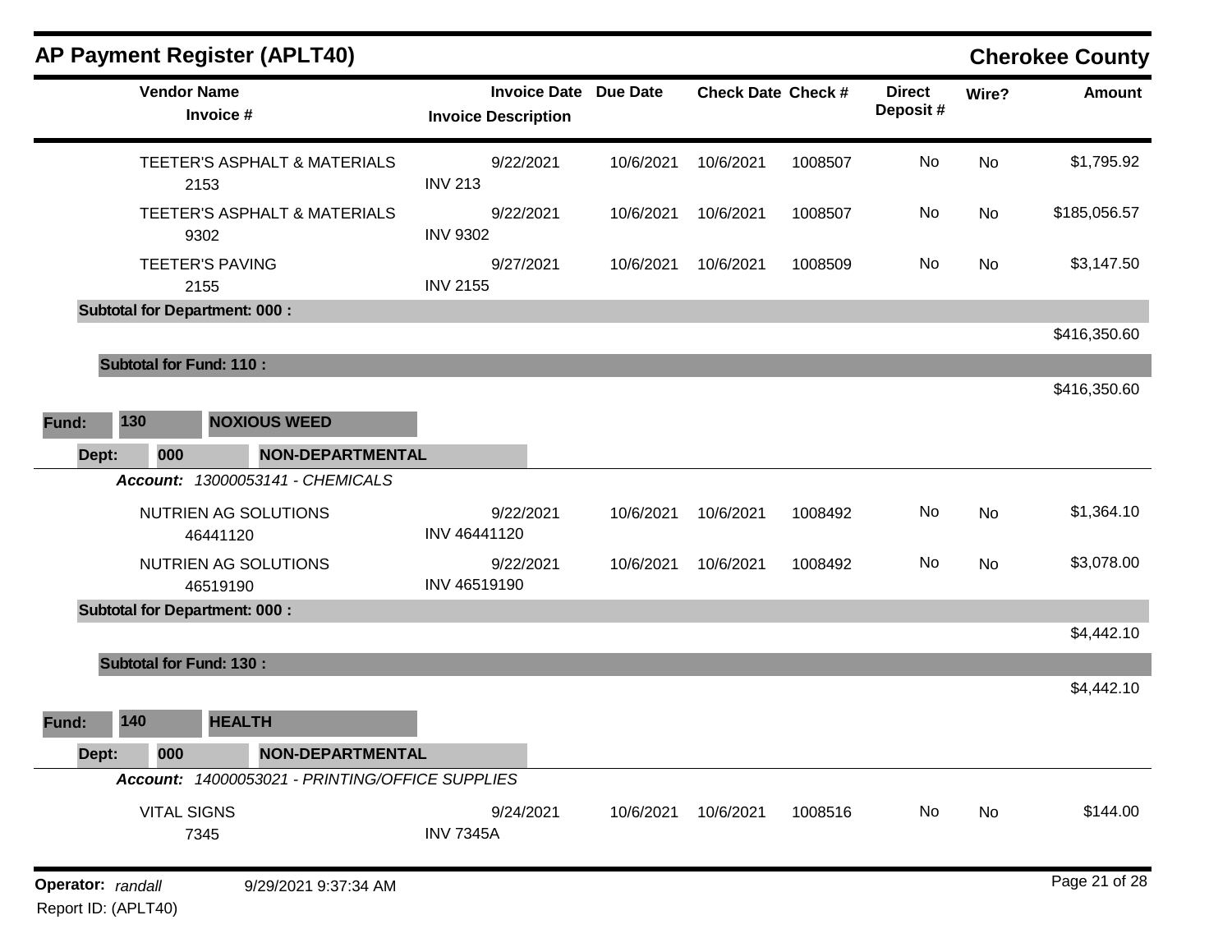| <b>AP Payment Register (APLT40)</b>               |                                                            |           |                           |         |                           |           | <b>Cherokee County</b> |
|---------------------------------------------------|------------------------------------------------------------|-----------|---------------------------|---------|---------------------------|-----------|------------------------|
| <b>Vendor Name</b><br>Invoice #                   | <b>Invoice Date Due Date</b><br><b>Invoice Description</b> |           | <b>Check Date Check #</b> |         | <b>Direct</b><br>Deposit# | Wire?     | <b>Amount</b>          |
| TRUE VALUE COLUMBUS<br>A449953                    | 9/24/2021<br><b>TRANS A449953</b>                          | 10/6/2021 | 10/6/2021                 | 1008513 | <b>No</b>                 | <b>No</b> | \$4.99                 |
| <b>MCCARTY'S</b><br>019967-00                     | 9/27/2021<br>INV 019967-00                                 | 10/6/2021 | 10/6/2021                 | 1008471 | No                        | <b>No</b> | \$100.94               |
| <b>CHASE CARD SERVICES</b><br>1006                | 9/27/2021<br>ACCT 4246311970005747                         | 10/6/2021 | 10/6/2021                 | 1008433 | No                        | <b>No</b> | \$377.99               |
| <b>CHASE CARD SERVICES</b><br>1006                | 9/27/2021<br>ACCT 4246311970005747                         | 10/6/2021 | 10/6/2021                 | 1008433 | No                        | No        | \$34.00                |
| <b>MODERN MARKETING</b><br>MMI499499              | 9/22/2021<br><b>INV MMI499499</b>                          | 10/6/2021 | 10/6/2021                 | 1008484 | No                        | <b>No</b> | \$262.71               |
| <b>CHASE CARD SERVICES</b><br>1006                | 9/27/2021<br>ACCT 4246311970005747                         | 10/6/2021 | 10/6/2021                 | 1008433 | No                        | <b>No</b> | \$60.00                |
| <b>CHASE CARD SERVICES</b><br>1006                | 9/27/2021<br>ACCT 4246311970005747                         | 10/6/2021 | 10/6/2021                 | 1008433 | No.                       | <b>No</b> | \$10.08                |
| <b>CHASE CARD SERVICES</b><br>1006                | 9/27/2021<br>ACCT 4246311970005747                         | 10/6/2021 | 10/6/2021                 | 1008433 | No                        | <b>No</b> | \$49.04                |
| Account: 14000053043 - HEALTH DEPT MED SUPPLIES   |                                                            |           |                           |         |                           |           |                        |
| <b>HEMOCUE INC</b><br>3267088                     | 9/22/2021<br>INV 3267088                                   | 10/6/2021 | 10/6/2021                 | 1008451 | No                        | <b>No</b> | \$138.00               |
| MCKESSON MEDICAL-SURGICAL<br>18548188             | 9/27/2021<br>INV 18548188                                  | 10/6/2021 | 10/6/2021                 | 1008472 | No.                       | <b>No</b> | \$119.71               |
| Account: 14000053072 - GAS, ELECTRIC, WATER/PHONE |                                                            |           |                           |         |                           |           |                        |
| <b>CHASE CARD SERVICES</b><br>1006                | 9/27/2021<br>ACCT 4246311970005747                         | 10/6/2021 | 10/6/2021                 | 1008433 | <b>No</b>                 | <b>No</b> | \$33.32                |
| <b>LIBERTY UTILITIES</b><br>1006 HE               | 9/22/2021<br>ACCT 616527-32-1                              |           | 10/6/2021 10/6/2021       | 1008466 | No.                       | <b>No</b> | \$940.60               |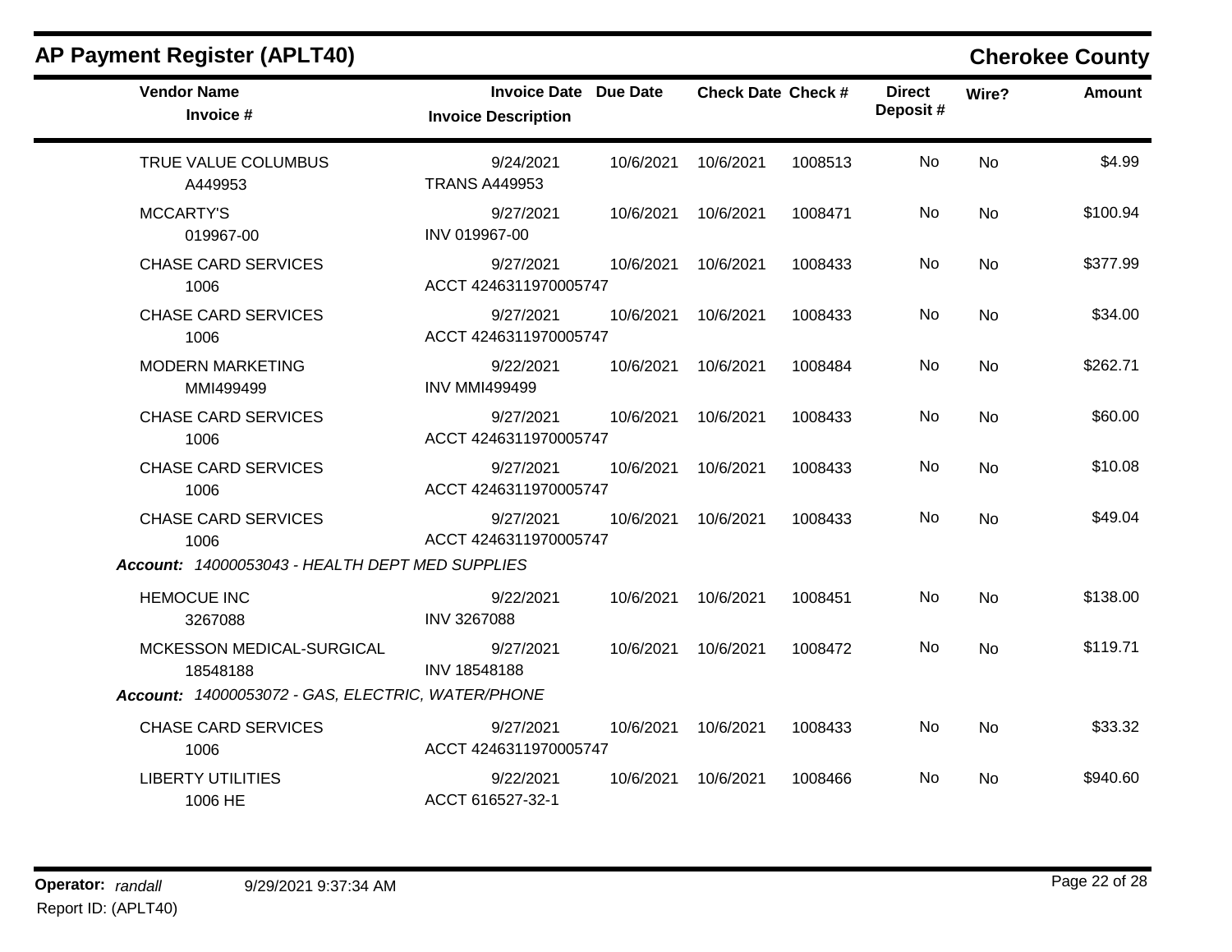| <b>AP Payment Register (APLT40)</b>                                                  |                                                            |           |                           |         |                           |           | <b>Cherokee County</b> |
|--------------------------------------------------------------------------------------|------------------------------------------------------------|-----------|---------------------------|---------|---------------------------|-----------|------------------------|
| <b>Vendor Name</b><br>Invoice #                                                      | <b>Invoice Date Due Date</b><br><b>Invoice Description</b> |           | <b>Check Date Check #</b> |         | <b>Direct</b><br>Deposit# | Wire?     | <b>Amount</b>          |
| <b>VERIZON WIRELESS</b><br>9888325173<br><b>Account: 14000053073 - MEETING COSTS</b> | 9/22/2021<br>INV 9888325173                                | 10/6/2021 | 10/6/2021                 | 1008514 | No                        | No        | \$132.11               |
| <b>BETHA K ELLIOTT</b><br>1006<br>Account: 14000053089 - OTHER CONTRACTUAL           | 9/22/2021<br>REIMBURSEMENT/KAC CONFERENCE                  | 10/6/2021 | 10/6/2021                 | 1008427 | No                        | <b>No</b> | \$75.00                |
| DIVISION OF ENVIRONMENT<br>1006<br>Account: 14000053182 - CONTRACTS                  | 9/22/2021<br><b>KDHE REFUND</b>                            | 10/6/2021 | 10/6/2021                 | 1008444 | No                        | <b>No</b> | \$2,157.40             |
| <b>CHASE CARD SERVICES</b><br>1006                                                   | 9/27/2021<br>ACCT 4246311970005747                         | 10/6/2021 | 10/6/2021                 | 1008433 | No                        | No        | \$15.00                |
| <b>Subtotal for Department: 000:</b>                                                 |                                                            |           |                           |         |                           |           |                        |
| <b>Subtotal for Fund: 140:</b>                                                       |                                                            |           |                           |         |                           |           | \$4,654.89             |
| 190<br><b>SPECIAL BRIDGE BUILDIN</b><br>Fund:                                        |                                                            |           |                           |         |                           |           | \$4,654.89             |
| <b>NON-DEPARTMENTAL</b><br>000<br>Dept:                                              |                                                            |           |                           |         |                           |           |                        |
| Account: 19000053089 - OTHER CONTRACTUAL<br>SCHWAB-EATON<br>20.032-2                 | 9/22/2021<br>INV 20.032-2                                  | 10/6/2021 | 10/6/2021                 | 1008502 | No                        | No        | \$24,525.00            |
| <b>Subtotal for Department: 000:</b>                                                 |                                                            |           |                           |         |                           |           | \$24,525.00            |
| <b>Subtotal for Fund: 190:</b>                                                       |                                                            |           |                           |         |                           |           |                        |
|                                                                                      |                                                            |           |                           |         |                           |           | \$24,525.00            |
| 220<br><b>AMBULANCE</b><br>Fund:                                                     |                                                            |           |                           |         |                           |           |                        |
| Dept:<br><b>NON-DEPARTMENTAL</b><br>000                                              |                                                            |           |                           |         |                           |           |                        |
| Operator: randall<br>9/29/2021 9:37:34 AM<br>Report ID: (APLT40)                     |                                                            |           |                           |         |                           |           | Page 23 of 28          |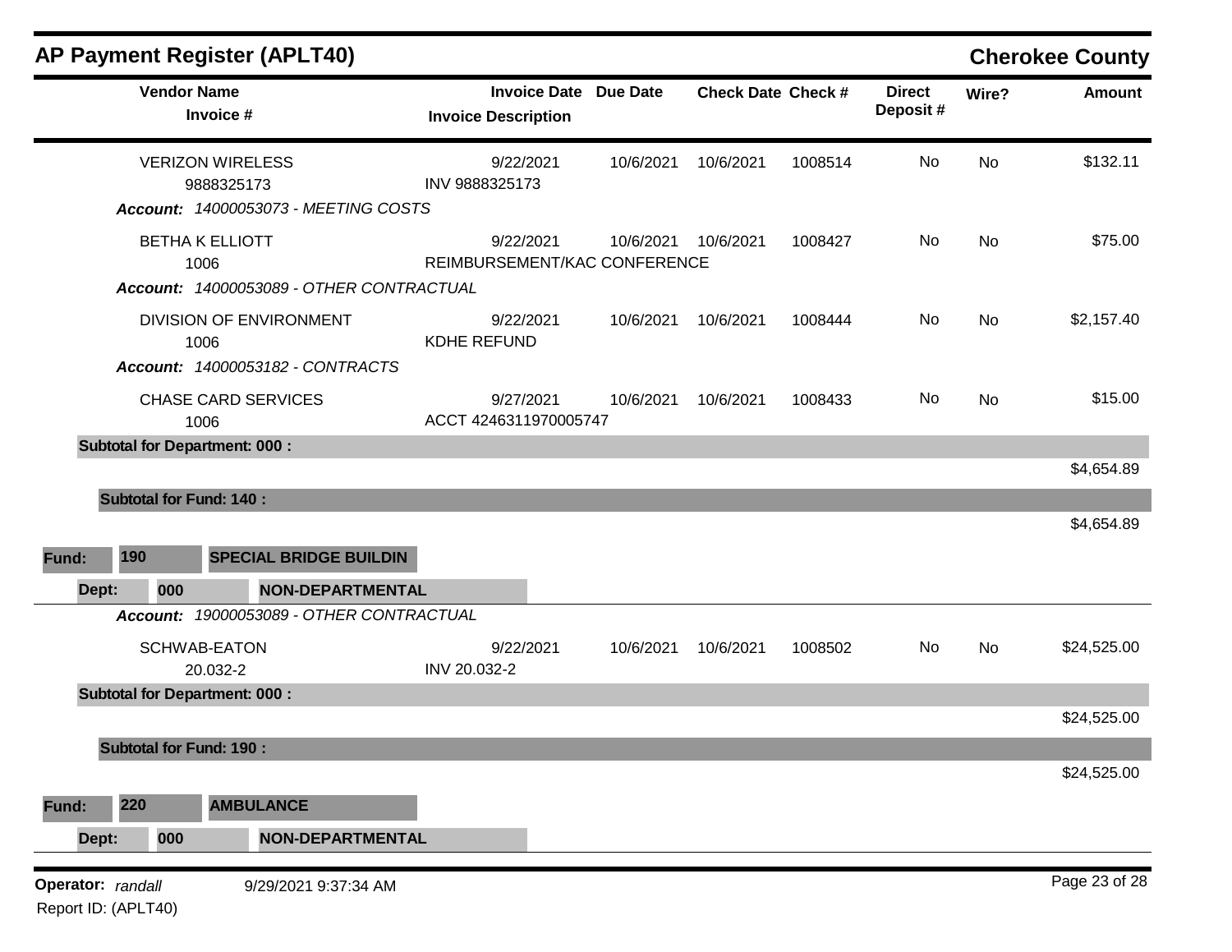| <b>AP Payment Register (APLT40)</b>                              |                                                            |           |                           |         |                            |           | <b>Cherokee County</b> |
|------------------------------------------------------------------|------------------------------------------------------------|-----------|---------------------------|---------|----------------------------|-----------|------------------------|
| <b>Vendor Name</b><br>Invoice #                                  | <b>Invoice Date Due Date</b><br><b>Invoice Description</b> |           | <b>Check Date Check #</b> |         | <b>Direct</b><br>Deposit # | Wire?     | <b>Amount</b>          |
| Account: 22000053089 - OTHER CONTRACTUAL                         |                                                            |           |                           |         |                            |           |                        |
| CHEROKEE COUNTY AMBULANCE-DIST #2<br>1006                        | 9/27/2021<br>MONTHLY DISTRIBUTION                          | 10/6/2021 | 10/6/2021                 | 1008434 | No                         | <b>No</b> | \$50,632.26            |
| <b>Subtotal for Department: 000:</b>                             |                                                            |           |                           |         |                            |           |                        |
|                                                                  |                                                            |           |                           |         |                            |           | \$50,632.26            |
| <b>Subtotal for Fund: 220:</b>                                   |                                                            |           |                           |         |                            |           |                        |
|                                                                  |                                                            |           |                           |         |                            |           | \$50,632.26            |
| 224<br><b>CHEROKEE COUNTY 911</b><br>Fund:                       |                                                            |           |                           |         |                            |           |                        |
| Dept:<br><b>NON-DEPARTMENTAL</b><br>000                          |                                                            |           |                           |         |                            |           |                        |
| Account: 22400053300 - MISC PAID OUT                             |                                                            |           |                           |         |                            |           |                        |
| <b>AT&amp;T MOBILITY</b><br>1006                                 | 9/27/2021<br><b>INV 201159</b>                             | 10/6/2021 | 10/6/2021                 | 1008424 | No                         | <b>No</b> | \$91.42                |
| <b>CENTURYLINK</b><br>1006                                       | 9/27/2021<br>ACCT 313409961                                | 10/6/2021 | 10/6/2021                 | 1008432 | No                         | No        | \$476.00               |
| <b>VERIZON WIRELESS</b><br>9888754545                            | 9/27/2021<br>INV 988754545                                 | 10/6/2021 | 10/6/2021                 | 1008514 | No                         | No        | \$1,280.36             |
| <b>Subtotal for Department: 000:</b>                             |                                                            |           |                           |         |                            |           |                        |
|                                                                  |                                                            |           |                           |         |                            |           | \$1,847.78             |
| <b>Subtotal for Fund: 224:</b>                                   |                                                            |           |                           |         |                            |           |                        |
|                                                                  |                                                            |           |                           |         |                            |           | \$1,847.78             |
| 230<br><b>APPRAISER COSTS</b><br>Fund:                           |                                                            |           |                           |         |                            |           |                        |
| 000<br><b>NON-DEPARTMENTAL</b><br>Dept:                          |                                                            |           |                           |         |                            |           |                        |
| Account: 23000053021 - PRINTING/OFFICE SUPPLIES                  |                                                            |           |                           |         |                            |           |                        |
| QUILL CORPORATION<br>19565654                                    | 9/27/2021<br>INV 19565654                                  | 10/6/2021 | 10/6/2021                 | 1008497 | No                         | No        | \$100.99               |
| Account: 23000053088 - PROFESSIONAL DEVELOPMENT                  |                                                            |           |                           |         |                            |           |                        |
| Operator: randall<br>9/29/2021 9:37:34 AM<br>Report ID: (APLT40) |                                                            |           |                           |         |                            |           | Page 24 of 28          |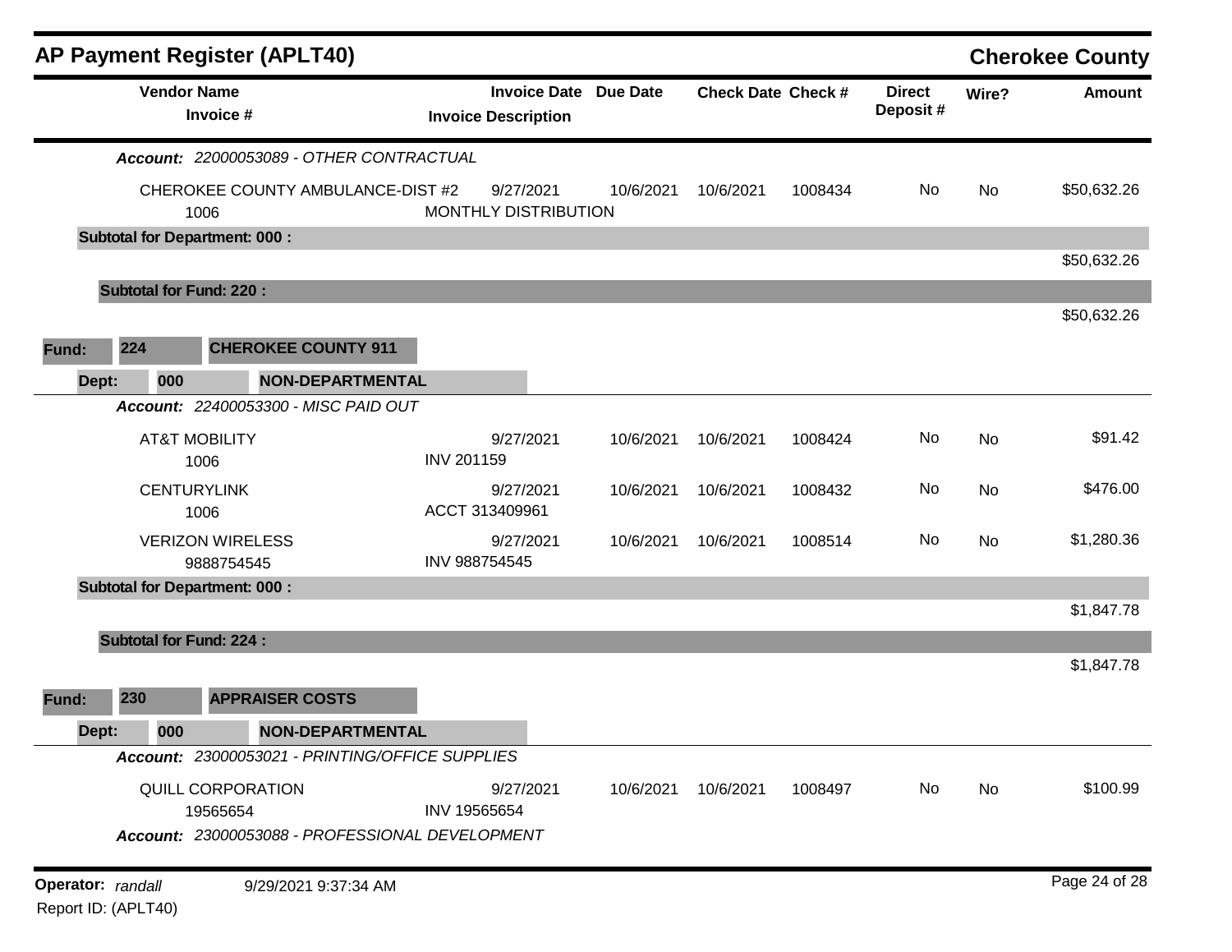| <b>AP Payment Register (APLT40)</b>     |                                             |                                        |                                                             |                           |         |                           |                | <b>Cherokee County</b> |
|-----------------------------------------|---------------------------------------------|----------------------------------------|-------------------------------------------------------------|---------------------------|---------|---------------------------|----------------|------------------------|
| <b>Vendor Name</b><br>Invoice #         |                                             | <b>Invoice Description</b>             | <b>Invoice Date Due Date</b>                                | <b>Check Date Check #</b> |         | <b>Direct</b><br>Deposit# | Wire?          | <b>Amount</b>          |
| 7131                                    | KANSAS CO APPRAISERS ASSOC                  | 9/27/2021<br><b>INV 7131</b>           | 10/6/2021                                                   | 10/6/2021                 | 1008461 | No.                       | <b>No</b>      | \$60.00                |
| <b>Subtotal for Department: 000:</b>    |                                             |                                        |                                                             |                           |         |                           |                | \$160.99               |
| <b>Subtotal for Fund: 230:</b>          |                                             |                                        |                                                             |                           |         |                           |                |                        |
|                                         |                                             |                                        |                                                             |                           |         |                           |                | \$160.99               |
| 260<br>Fund:                            | <b>EMPLOYEE BENEFITS</b>                    |                                        |                                                             |                           |         |                           |                |                        |
| Dept:<br>000                            | <b>NON-DEPARTMENTAL</b>                     |                                        |                                                             |                           |         |                           |                |                        |
|                                         | Account: 26000053005 - EMPLOYEE BENEFITS    |                                        |                                                             |                           |         |                           |                |                        |
| 1006                                    | KS EMPLOYMENT SECURITY FUND                 | 9/22/2021                              | 10/6/2021<br>ACCT 177414, 3RD QTR UNEMPLOYMENT, CHEROKEE CO | 10/6/2021                 | 1008465 | No.                       | <b>No</b>      | \$805.66               |
| MARQUEE HEALTH LLC                      |                                             | 9/22/2021                              | 10/6/2021                                                   | 10/6/2021                 | 1008470 | No                        | No             | \$118.00               |
| 8473                                    |                                             | <b>INV 8473</b>                        |                                                             |                           |         |                           |                |                        |
| Account: 26000053216 - VSP Insurance    |                                             |                                        |                                                             |                           |         |                           |                |                        |
| <b>VISION SERVICE PLAN</b><br>813255618 |                                             | 9/24/2021<br>INV 813255618             | 10/6/2021                                                   | 10/6/2021                 | 1008515 | No.                       | N <sub>o</sub> | \$1,129.72             |
| <b>Subtotal for Department: 000:</b>    |                                             |                                        |                                                             |                           |         |                           |                |                        |
|                                         |                                             |                                        |                                                             |                           |         |                           |                | \$2,053.38             |
| <b>Subtotal for Fund: 260:</b>          |                                             |                                        |                                                             |                           |         |                           |                |                        |
|                                         |                                             |                                        |                                                             |                           |         |                           |                | \$2,053.38             |
| 300<br>Fund:                            | <b>SERVICE FOR ELDERLY</b>                  |                                        |                                                             |                           |         |                           |                |                        |
| Dept:<br>000                            | <b>NON-DEPARTMENTAL</b>                     |                                        |                                                             |                           |         |                           |                |                        |
|                                         | Account: 30000053072 - GAS, ELECTRIC, WATER |                                        |                                                             |                           |         |                           |                |                        |
| KANSAS GAS SERVICE<br>1006 EL1          |                                             | 9/27/2021<br>ACCT 510724504 2014982 18 | 10/6/2021                                                   | 10/6/2021                 | 1008463 | No.                       | No             | \$33.01                |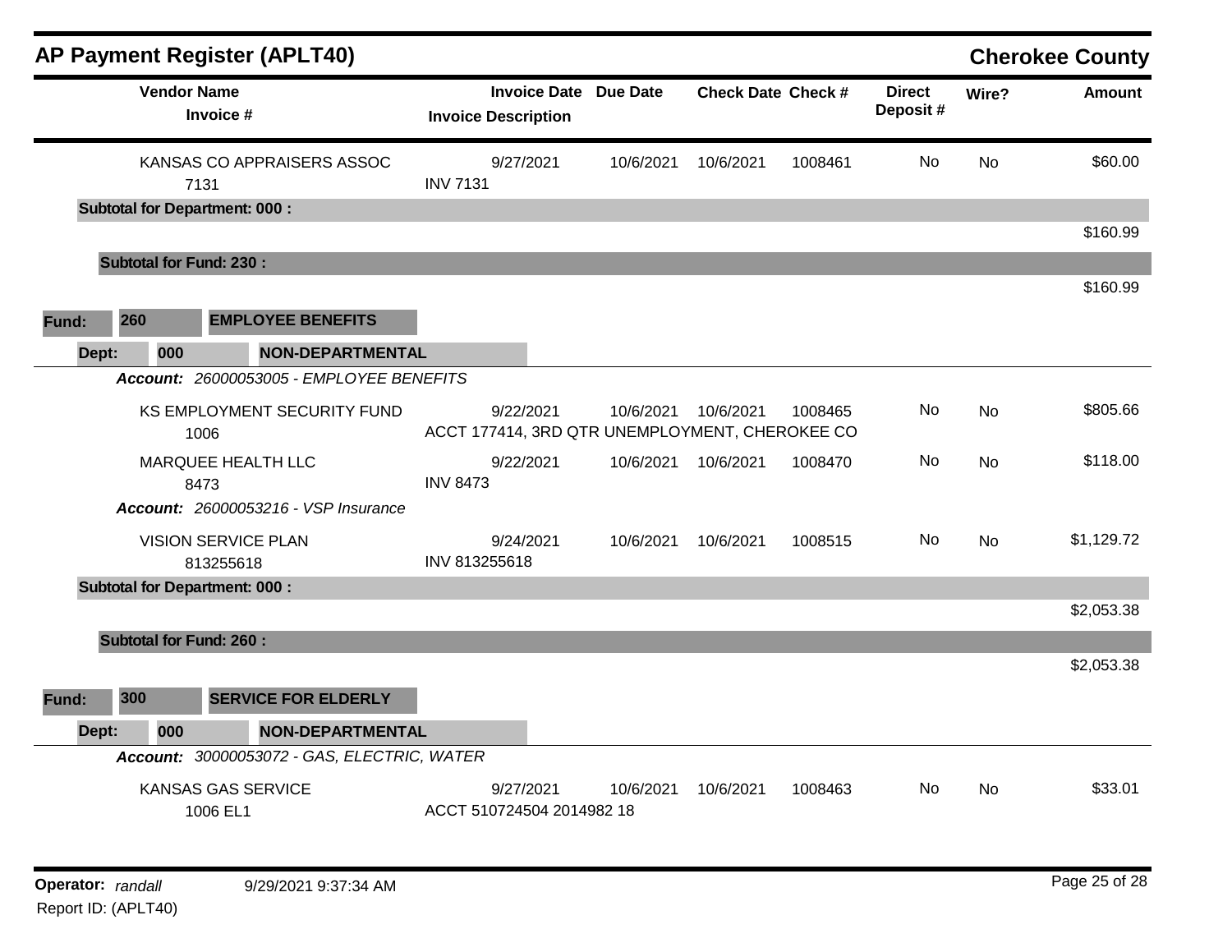|                   |                                 |     | <b>AP Payment Register (APLT40)</b>                        |                                                     |  |                           |                     |                           |       |               | <b>Cherokee County</b> |
|-------------------|---------------------------------|-----|------------------------------------------------------------|-----------------------------------------------------|--|---------------------------|---------------------|---------------------------|-------|---------------|------------------------|
|                   | <b>Vendor Name</b><br>Invoice # |     | <b>Invoice Date Due Date</b><br><b>Invoice Description</b> |                                                     |  | <b>Check Date Check #</b> |                     | <b>Direct</b><br>Deposit# | Wire? | <b>Amount</b> |                        |
|                   |                                 |     | KANSAS GAS SERVICE<br>1006 EL                              | 9/27/2021<br>10/6/2021<br>ACCT 510020083 1175382 00 |  | 10/6/2021                 | 1008462             | No                        | No    | \$61.00       |                        |
|                   |                                 |     | <b>LIBERTY UTILITIES</b><br>1006 ELD                       | 9/24/2021<br>ACCT 828267-31-0                       |  | 10/6/2021                 | 10/6/2021           | 1008466                   | No    | No            | \$379.25               |
|                   |                                 |     | <b>LIBERTY UTILITIES</b><br>1006 EL                        | 9/27/2021<br>ACCT 124991-59-7                       |  | 10/6/2021                 | 10/6/2021           | 1008468                   | No    | No            | \$262.77               |
|                   |                                 |     | <b>Subtotal for Department: 000:</b>                       |                                                     |  |                           |                     |                           |       |               |                        |
|                   |                                 |     |                                                            |                                                     |  |                           |                     |                           |       |               | \$736.03               |
|                   |                                 |     | <b>Subtotal for Fund: 300:</b>                             |                                                     |  |                           |                     |                           |       |               |                        |
|                   |                                 |     |                                                            |                                                     |  |                           |                     |                           |       |               | \$736.03               |
| Fund:             | 330                             |     | <b>SEWER DISTRICT#1 OPER</b>                               |                                                     |  |                           |                     |                           |       |               |                        |
|                   | Dept:                           | 000 | NON-DEPARTMENTAL                                           |                                                     |  |                           |                     |                           |       |               |                        |
|                   |                                 |     | Account: 33000053089 - OTHER CONTRACTUAL                   |                                                     |  |                           |                     |                           |       |               |                        |
|                   |                                 |     | <b>ENVIROLINE CO</b><br>0036012                            | 9/22/2021<br>INV 0036012                            |  | 10/6/2021                 | 10/6/2021           | 1008447                   | No    | No            | \$23,837.58            |
|                   |                                 |     | <b>Subtotal for Department: 000:</b>                       |                                                     |  |                           |                     |                           |       |               |                        |
|                   |                                 |     |                                                            |                                                     |  |                           |                     |                           |       |               | \$23,837.58            |
|                   |                                 |     | <b>Subtotal for Fund: 330:</b>                             |                                                     |  |                           |                     |                           |       |               |                        |
|                   |                                 |     |                                                            |                                                     |  |                           |                     |                           |       |               | \$23,837.58            |
| Fund:             | 490                             |     | <b>SPECIAL LAW ENFORCEM</b>                                |                                                     |  |                           |                     |                           |       |               |                        |
|                   | Dept:                           | 000 | <b>NON-DEPARTMENTAL</b>                                    |                                                     |  |                           |                     |                           |       |               |                        |
|                   |                                 |     | Account: 49000053300 - MISC PAID OUT                       |                                                     |  |                           |                     |                           |       |               |                        |
|                   |                                 |     | SOUTHERN UNIFORM & EQUIPMENT<br>1183731                    | 9/22/2021<br><b>INV 118373</b>                      |  |                           | 10/6/2021 10/6/2021 | 1008504                   | No    | No            | \$19.50                |
|                   |                                 |     | <b>Subtotal for Department: 000:</b>                       |                                                     |  |                           |                     |                           |       |               |                        |
|                   |                                 |     |                                                            |                                                     |  |                           |                     |                           |       |               | \$19.50                |
| Operator: randall |                                 |     | 9/29/2021 9:37:34 AM                                       |                                                     |  |                           |                     |                           |       |               | Page 26 of 28          |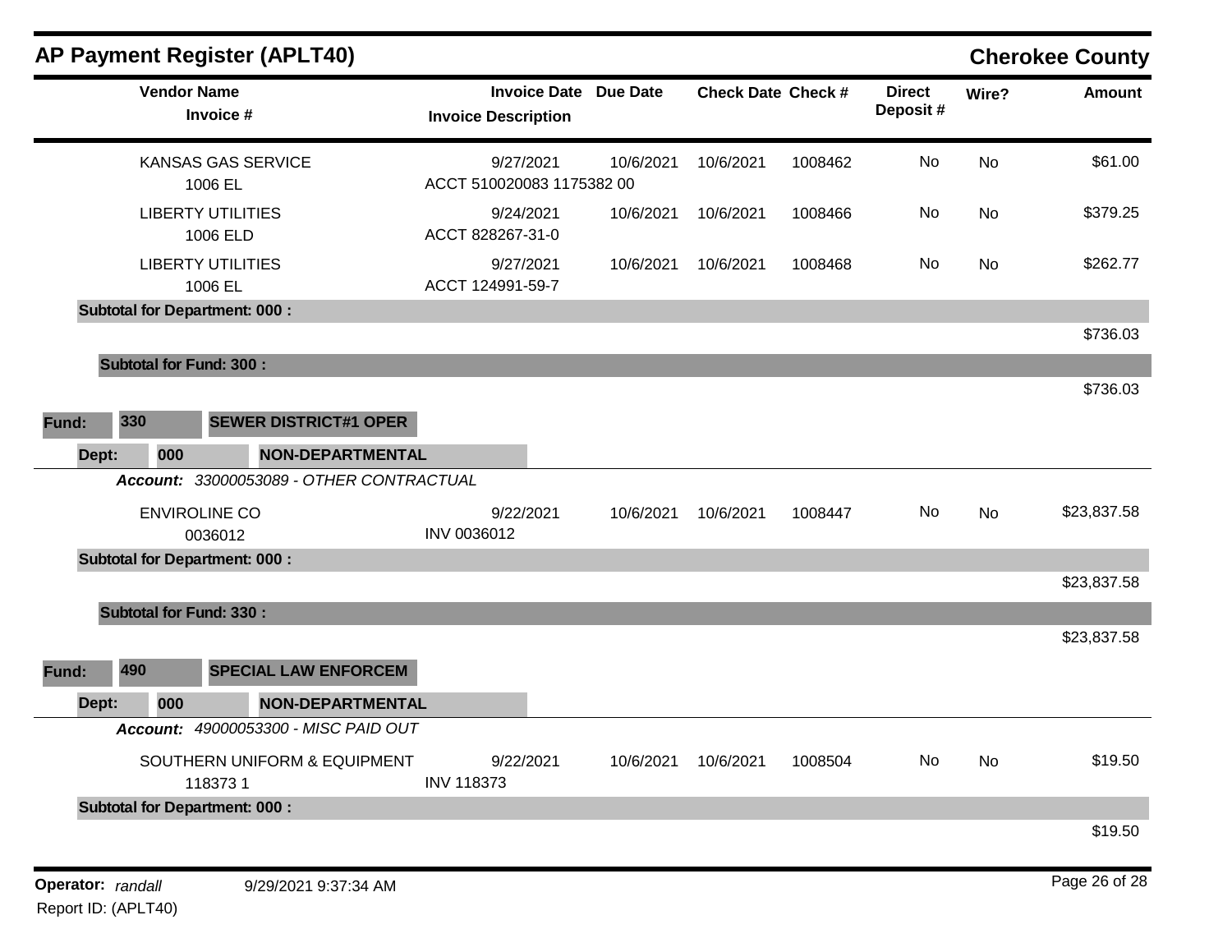| <b>AP Payment Register (APLT40)</b> |                                                     |                                   |                           | <b>Cherokee County</b> |               |
|-------------------------------------|-----------------------------------------------------|-----------------------------------|---------------------------|------------------------|---------------|
| <b>Vendor Name</b><br>Invoice #     | Invoice Date Due Date<br><b>Invoice Description</b> | <b>Check Date Check #</b>         | <b>Direct</b><br>Deposit# | Wire?                  | <b>Amount</b> |
| <b>Subtotal for Fund: 490:</b>      |                                                     |                                   |                           |                        |               |
|                                     |                                                     |                                   |                           |                        | \$19.50       |
|                                     |                                                     | Total for Bank 1 Account 1120298: |                           |                        | \$605,955.99  |
|                                     |                                                     | ***** Total Invoices Paid:        |                           |                        | \$605,955.99  |